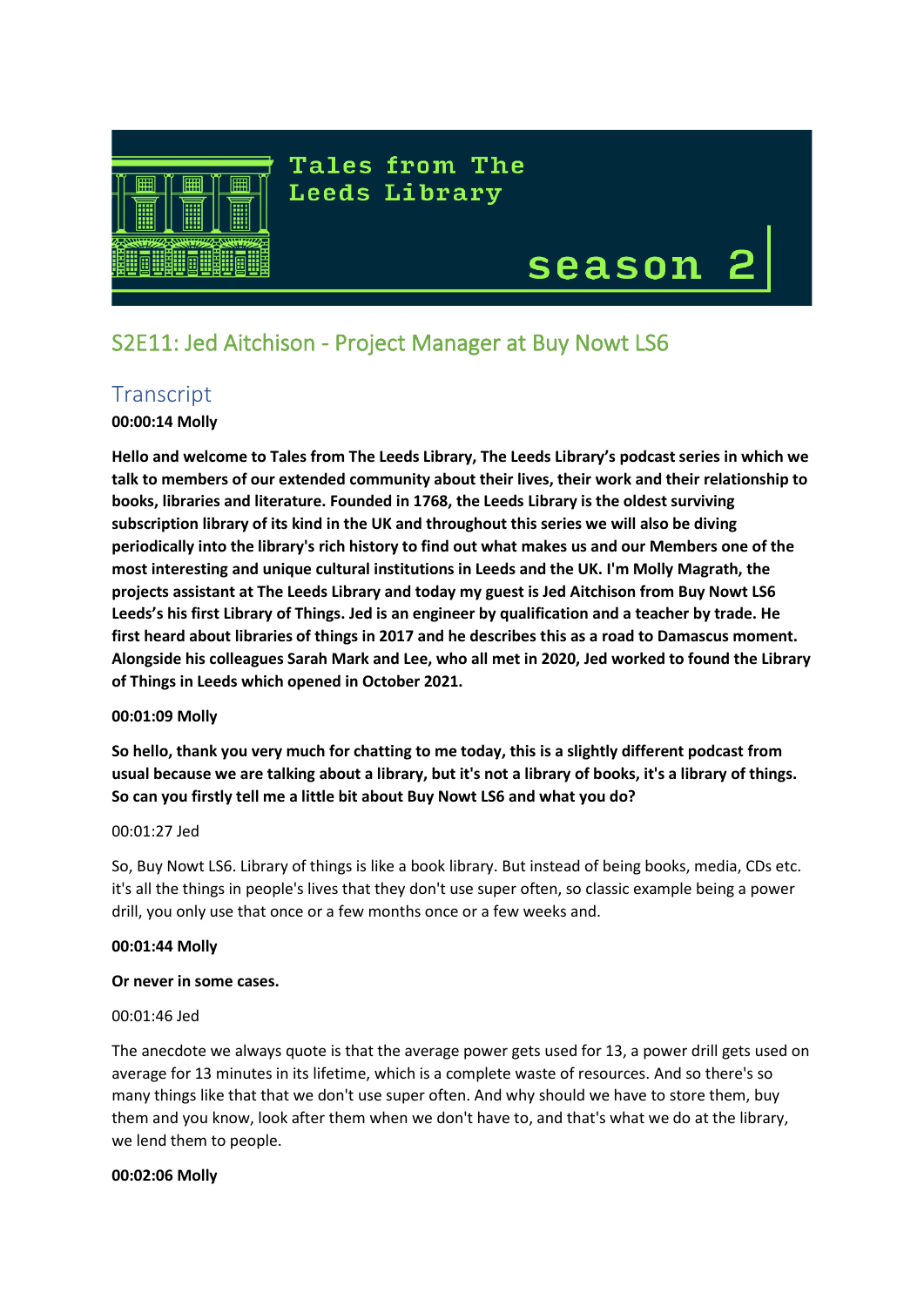# **So you're based in Headingly. Is that right? You're based in the church.**

#### 00:02:11 Jed

Yeah, so we rent a lovely room from the Headingly Methodist Church and it's about 50 square metres. So uh, a bit bigger than the room we're in right now. But it smells pretty similar, though they both have a kind of, you know....

#### **00:02:22 Molly**

#### **OK, this kind of musty old thing smell.**

#### 00:02:27 Jed

It's 1908, our room was built and the whole church is 1845, it was built. So not quite as old as your one.

#### **00:02:34 Molly**

# **Not quite well. Yeah, well, as I was saying, we're kind of in a new section. But it's not that new. It's over 100 years old.**

#### 00:02:42 Jed

Yeah, it's great. So we've got a lovely room. We're in Central Headingley, So we're on Chapel Street, which is runs parallel to North Street and it's just off of the Otley Rd. And we put signs out on to Otley Rd when we're open, so we're relatively easy to find and easily accessible, and we're open on Fridays, four to six and Saturday one to four. Those are constrained times, we understand that, but a. we're partly all volunteer run and be most of the libraries are open not super often, 'cause if you lend it for a week you don't need to be open every day 'cause you've got your stuff out, you can't really do anything.

#### **00:03:13 Molly**

# **But you also have a great online catalogue which I was having to scroll through. There's some really good bits in there. Birdfeed costume was my favourite.**

#### 00:03:20 Jed

Yeah well, what's funny about the stuff we get is it is random because it's all donated. So, while we have like plans for some things we'll hardly ever refuse to take something. And so we just get the kind of flotsam and jetsam. And so all the costume stuff was actually given to us by someone that worked at like a production company that they're trying to like offload some of their set department stuff. So you know, it's these wonderful things you just get given because yeah, a production company does have a lot of old costumes they don't need anymore, and we can hopefully make better use.

# **00:03:49 Molly**

# **And so much nicer to have like a costume that has a bit of a story behind it than just like something you're gonna wear on the Otley run and throw away.**

#### 00:03:57 Jed

Speaking of the Otley run I would really like it if you know not only people use us for the other run, but I'd love to be able to offer like a custom exchange almost where you give us one good costume,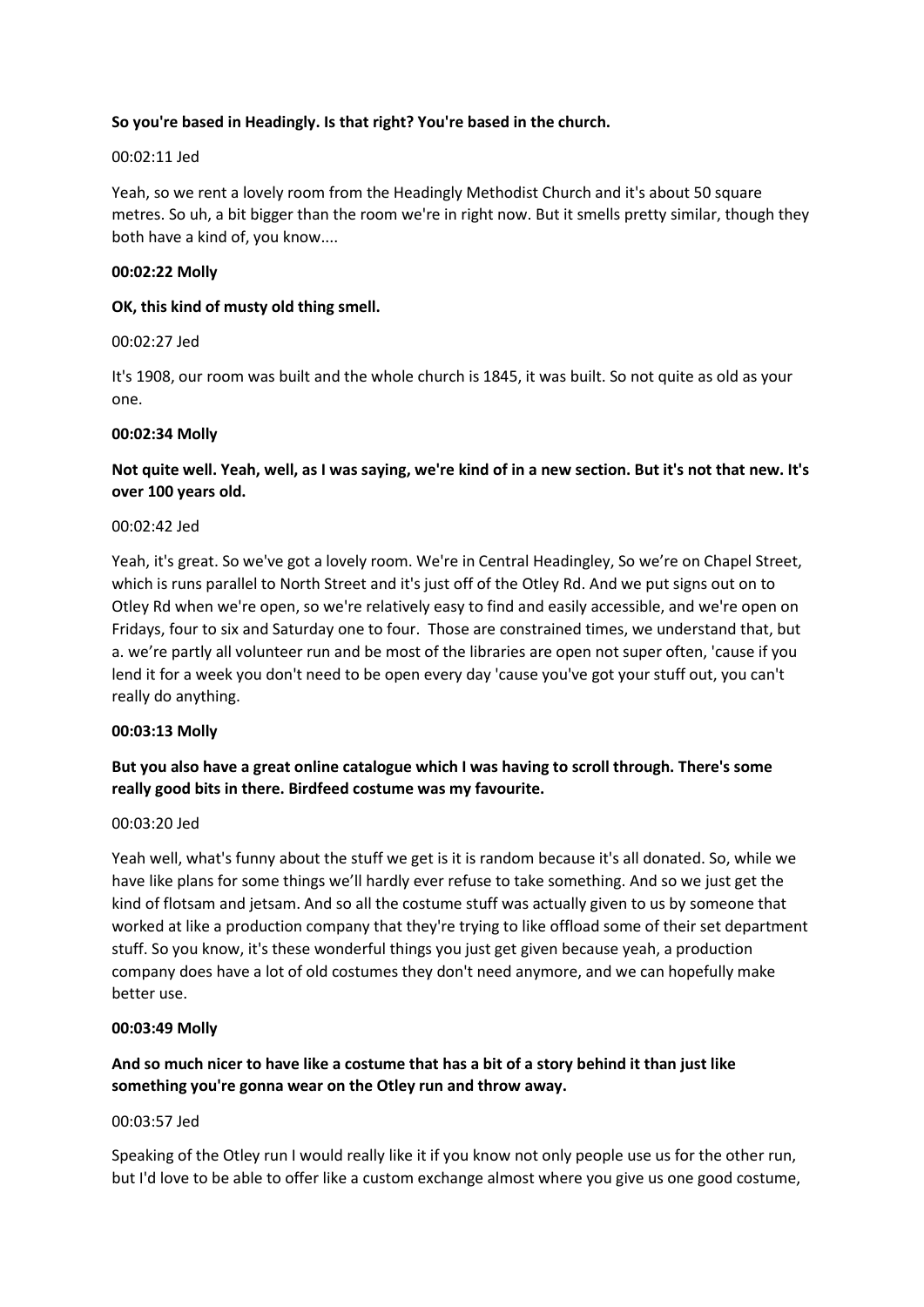and we'll give you a new one. Like not even put it in the library but like costume in costume out and like we'll have a constant turnover, and it would just be a much better way of dealing with what must be a huge amount of waste clothing and waste costumes that sit in people's bedrooms.

# **00:04:13 Molly**

# **That's such a good idea.**

00:04:21 Jed

Or get thrown away in the big clear out when all the students move out.

# **00:04:24 Molly**

# **Library of costumes.**

# 00:04:25 Jed

Well, there is actually two already in the city. There's one at the Leeds Playhouse and there's another one at The Leeds Community arts thing. So there's actually two library costumes and they're somewhat fancier ours are, but there are technically two costume libraries already in Leeds.

# **00:04:39 Molly**

# **I mean, it's interesting that yeah, I suppose libraries of things do exist in various guises, although**

# 00:04:47 Jed

Or they're called like tool rental places. You know what's really weird is if we talk about libraries, is libraries of things is so much more common in North America than it is in the UK.

# **00:04:58 Molly**

**OK.**

# 00:04:58 Jed

A lot of libraries in the US have like there's an odd thing they have there like a cake pan section, so if you're making nice cake and making ice bake or whatever you could borrow a cake pan and they've really pushed at the library of things component. And some of them have, um, I was doing some research a few weeks ago to buy some stuff for our library and there's some machines called a cricket machine, which is like a crafting machine and loads of libraries in North America, or you know, a few dozen libraries in North America have these machines already that you can just borrow to do a creative project with so the North American content is far more ahead of us than we are with incorporating libraries of things into normal civic libraries.

# **00:05:31 Molly**

**Yeah, I mean we'll talk about it a bit later, actually, but I think it's it the the concept of a library of things is funny in a way because I think that when you, it's nice because it kind of builds this a sense of community, but actually there's only that lack of sense of community 'cause we live in these weird kind of isolated 4-bedroom houses and no one lives with their extended families and we don't have that to start with. But anyway, yeah I've got some questions about that later, so I kind of want to ask you about actually the idea behind the library, how it got started. So, you've been open since October. What was the story behind setting it up?**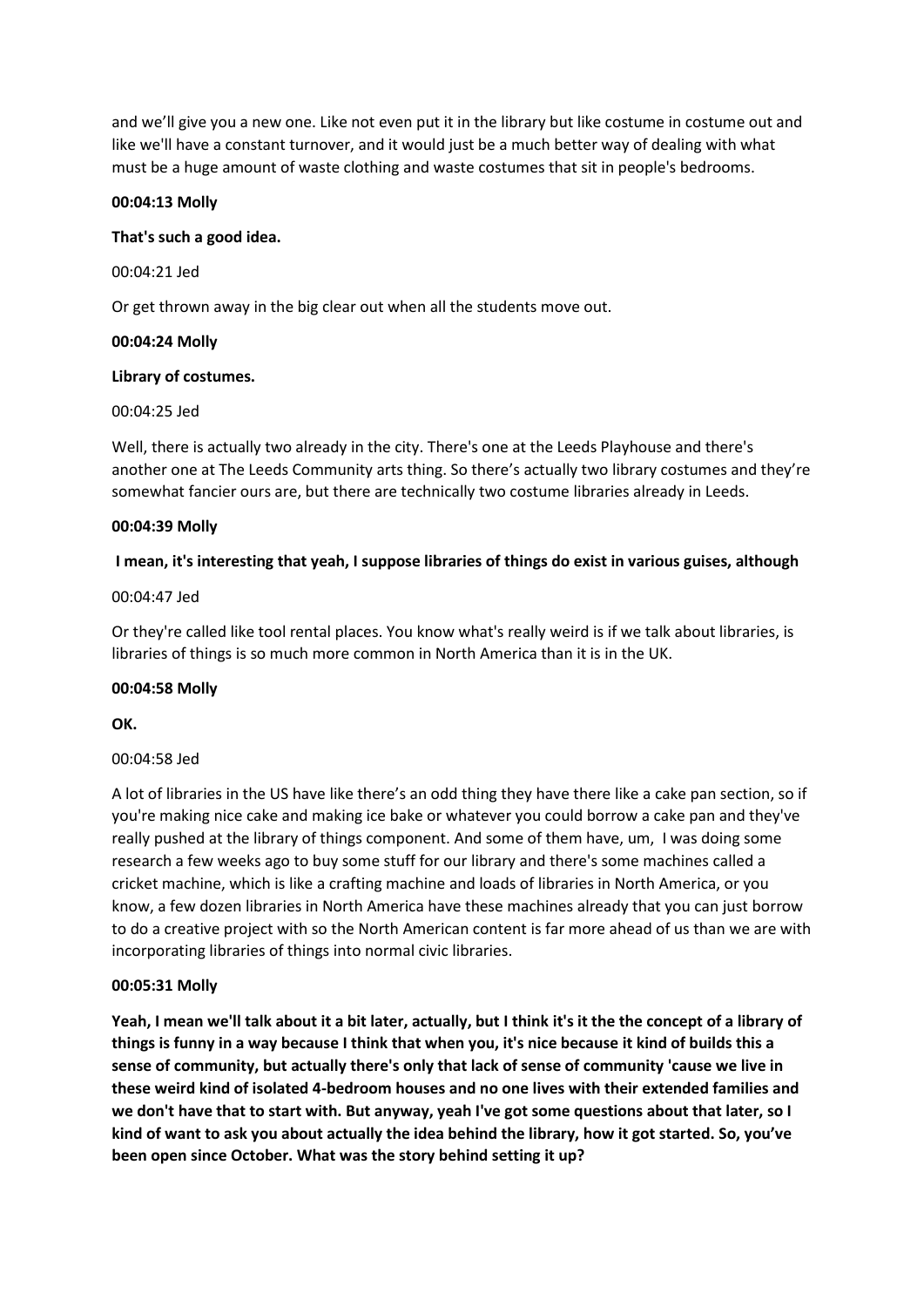#### 00:06:12 Jed

It's a pretty simple one. I was sent an article about it by my mother and I thought it was, it was 2017 when I read it maybe 2018 and it was like a road to Damascus moment, I think I said that my email. It was like, it was the most wonderful thing I'd ever heard of, and I was 20 something at the time and it was an alien concept which is fine, but I learnt about it. It just captured in my brain. I put it on ice to have a sort of a career in education and stuff like that and then came to Leeds. And what's quite fortunate is lockdown happened or Covid happened, and I had substantially less work to do by virtue of working from home, and so I had more kind of mental brain space to do library of things stuff. And it took, I was working around for about six months and then I met my wonderful team, Sarah Mark and Lee and we started working in late November of 2020. And it took us about 10 months from flash to bang, so we had some ideas and some documentation and some resources at that point, but from that point to opening our doors, it was ten months which I, maybe that's good, maybe that's bad.

# **00:07:14 Molly**

# **That I mean it seems yeah. And how was the first six months being ish open? Has it been six months?**

#### 00:07:19 Jed

Well, well, I think you can probably yes, 7 seven months and seven months and probably 18 days since we've been open. Not that I'm counting. Our first day open was the 8th of October. Uhm, like a birthday. It's like I remember a loved one's birthday.

#### **00:07:33 Molly**

# **Yeah yeah, your second birthday.**

00:07:38 Jed

Yeah well it's the birth of the Library.

#### **00:07:38 Molly**

# **You're a Libra. I think I don't know.**

00:07:44 Jed

What are you saying?

#### **00:07:45 Molly**

# **No, the library of things, the library of things. Not you, I wasn't trying to guess your star sign, don't worry.**

# 00:07:51 Jed

You could split it into two parts. Like it was, you know, I won't say it's like been exponential growth but you know it takes a while for things to get working like the beginning was slow, really slow, and there's a lot of, not iterative things, it was just we didn't make a lot of mistakes but there was just a huge amount to do So we opened maybe a bit prematurely and we were open and we were doing loans and we were also doing a lot behind the scenes stuff at the same time. And now we've kind of hit, not our stride, but things are going substantially better now, partly because of spring, partly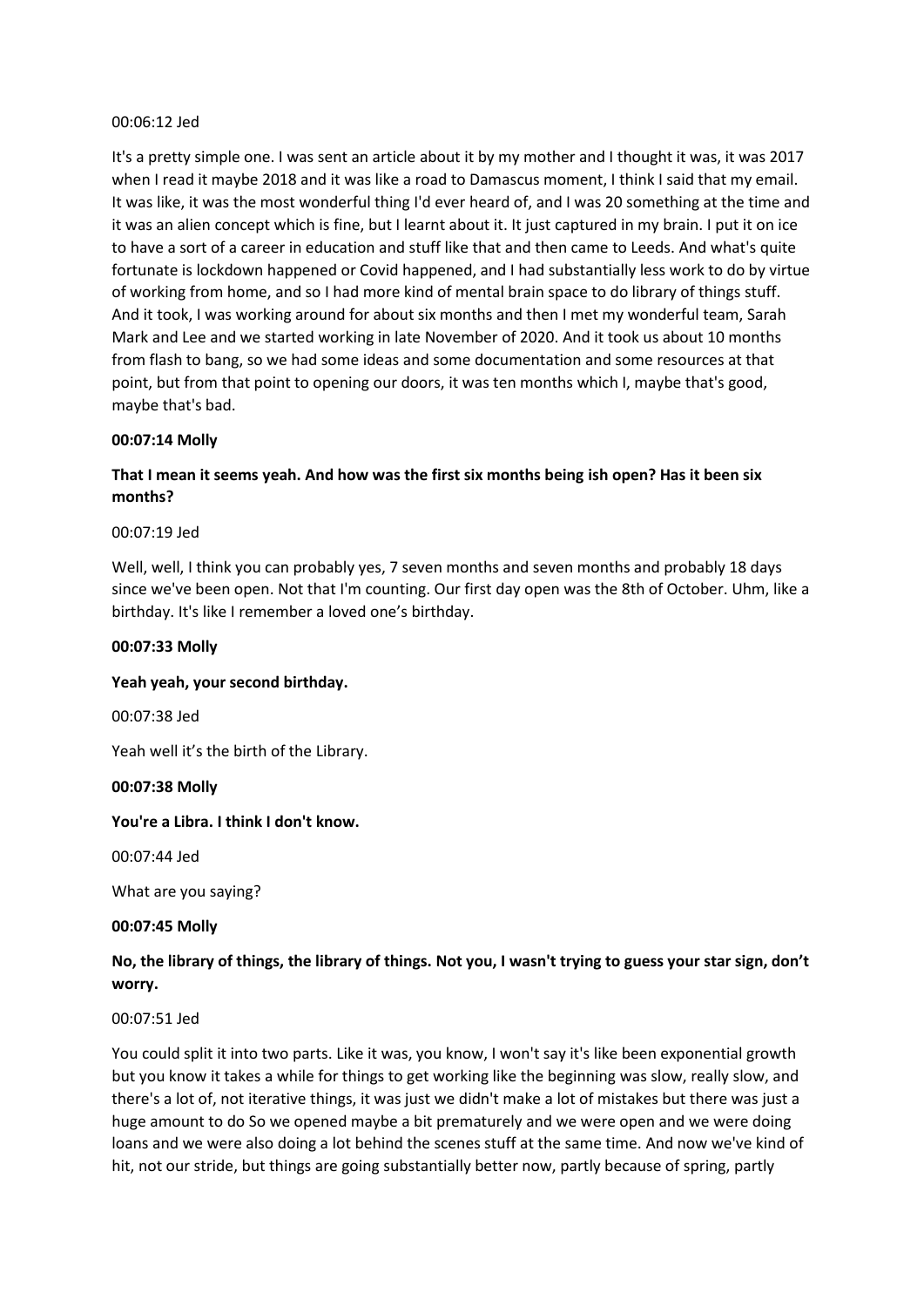because of the lack of COVID. And just, you know, it really helps that we've got 1600 Members now, and in January we had about 600. So, in in in the last three months, five months we've got 1000 new members. And what's really cool to me is in the last seven weeks we've got 650 new members. Yeah, 'cause we were on the BBC which really helped. I post a lot on Facebook and I just did some really good marketing and we also, you know, I'll say thank you to them here but Leeds recycles, which has about 7000 followers on Facebook, did a story about us or pushed out some material about how we can help with recycling about waste reduction and so the Council Department there that runs that is our dear friend. And so all those things in the last seven weeks combining together 1669 members as of this afternoon.

# **00:09:21 Molly**

**I think that says really nice things about Leeds actually, that people are really interested in looking at kind of different sustainable models of living and buying and actually that institutions are prepared to support that as well, I think that's really positive. But can you tell me a bit about you and kind of, I guess how …. You mentioned that your mum sent you this article. Were you always interested in sustainability and kind of?**

#### 00:09:45 Jed

Yeah, I did civil with environmental engineering at university and so I've always been interested in sustainability, but I didn't know how to turn it into a career or what facet of it to focus on. and you people can be interested in sustainability, which I am, but I also really don't like the idea of waste. Waste irks me. To reduce waste is obviously a really useful tool or to reduce consumption and reduce waste, so I yeah, there's not, you know, people always ask and say this is the best idea, you know, why aren't we doing more of it? But there really isn't, in the UK at least, single downside to a Library of Things. There's no one really losing in the UK. You could say that maybe Chinese factories are pumping out less goods now, but I don't care for the growth projections of Chinese factories. I care more about people having access to things in the UK and saving money and carbon. That's one real downside is in theory, there's less production in places like China and in developing nations. But in the UK at least, it's a win win win. There's not a single downside.

# **00:10:51 Molly**

# **And can you tell me a bit about your collection? I call it a collection because that's what we call our collection here, I guess it's your….**

#### 00:10:58 Jed

We call it an inventory. I think we have a bit more of a, you know, a pragmatic approach.

# **00:11:02 Molly**

# **Yeah, well I suppose, what are the objects that you would expect to find that you have the most of and then are there any kind of weirder ones that surprised you?**

#### 00:11:12 Jed

So I'll talk in broad terms about all libraries but you know the most popular stuff is basically high value, infrequently used, irreplaceable items. So, in most libraries the number one most borrowed item is a carpet cleaner or like a wet and dry vacuum. They're very expensive. They're used infrequently, and you can't really replace it with anything less expensive. That is the core, if you can calculate A Library of Things in one object it's a carpet cleaner, but then you know probably second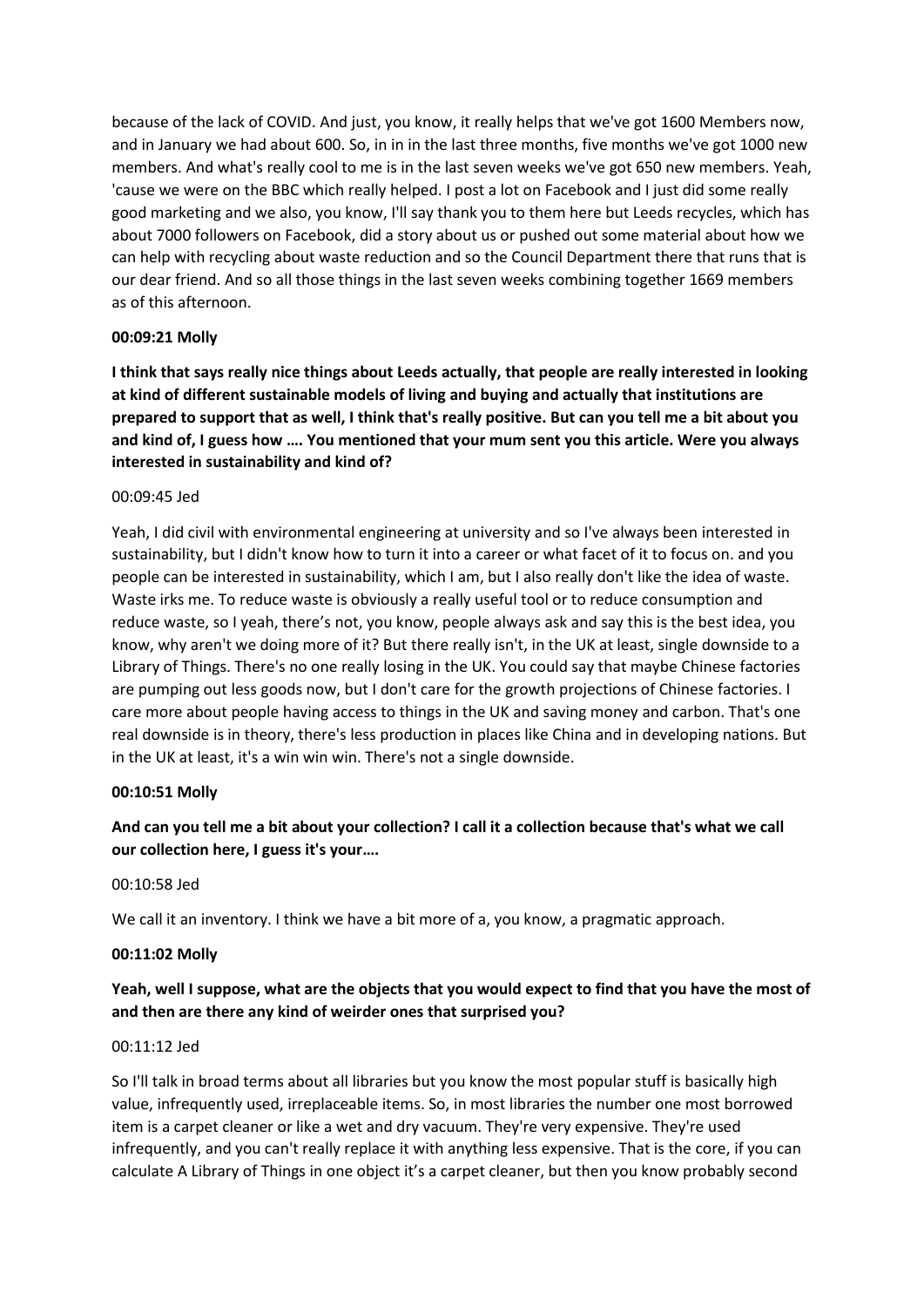or third most popular are stuff like: pressure washers are very popular, wallpaper steamers are very popular, our power drill is very popular, our air mattresses are quite popular. Our disco ball is surprisingly popular. It's also all these things that just, you know, make things that little bit better and you just can't do without. Or our ladder is really popular, our folding ladder, we've got a really nice ladder. Or the Garden Shredder we've got is really popular because you can't replace it with anything else. You don't use it super often, and it's expensive. People aren't going to borrow something you use all the time, or if it's cheap or if they can get a cheaper equivalent. And so that's where a library fits a niche.

# **00:12:24 Molly**

# **That's a really interesting way to look at it actually. Has anything surprised you with how popular it's been?**

# 00:12:28 Jed

The disco ball, yeah. I mean I loved my disco ball and I lent it to the library. I bought it for a 1970s party that I had and you know it's been lent out nearly 10 times now, which doesn't sound like a lot, but we've got items which have never been lent out, and so it's great. And what's becoming more popular is our Karaoke Machine is becoming increasingly popular because that's again, you can't really make it up with something else. Our pizza oven that we bought with some grant money, you know it's booked out or it's reserved until August 'cause it's really expensive, it's a really fun thing to do, and you aren't going to use it super often, and it's quite bulky as well, and it's just a wonderful thing to have, and it's letting people have these really fun barbecues. Our folding tables and gazebo's are becoming increasingly popular. Our camping stuff is becoming increasingly popular as the weather improves and as we grow and it becomes camping season so yeah that kind of stuff is the best I'd say.

# **00:13:27 Molly**

**I didn't know you had a pizza oven, and I mean maybe it'll be booked up till September soon when I get on the website.**

# 00:13:29 Jed

It's £330 to buy a pizza oven, for something you might use once every once a month or something. It's stupid to buy it.

# **00:13:37**

# **Yeah yeah, yeah, that's amazing. And so this is from a kind of a library point of view actually, how do you organise everything? That's what I'm curious about.**

# 00:13:48 Jed

It's a little bit better than organised chaos. Everything has a lot. Actually, every library operates differently. Every library has a, uh, cataloguing system. That's not bespoke, but they figure it out, and so we went with lot and then a three digit and soon to be 4 digit number. And then we have sections of the library. So we don't have a Dewey decimal system, but we have code. Like one item could be 001 and then 002 could be completely different, so that doesn't really help us, but the sections of the library really help us, so we've got like a camping section, a DIY section. We've got specific shelves for specific items. You can get pretty course. You can find it coarsely pretty darn quickly. And then what's different to a book library is, I was thinking when you ask me the question, is you know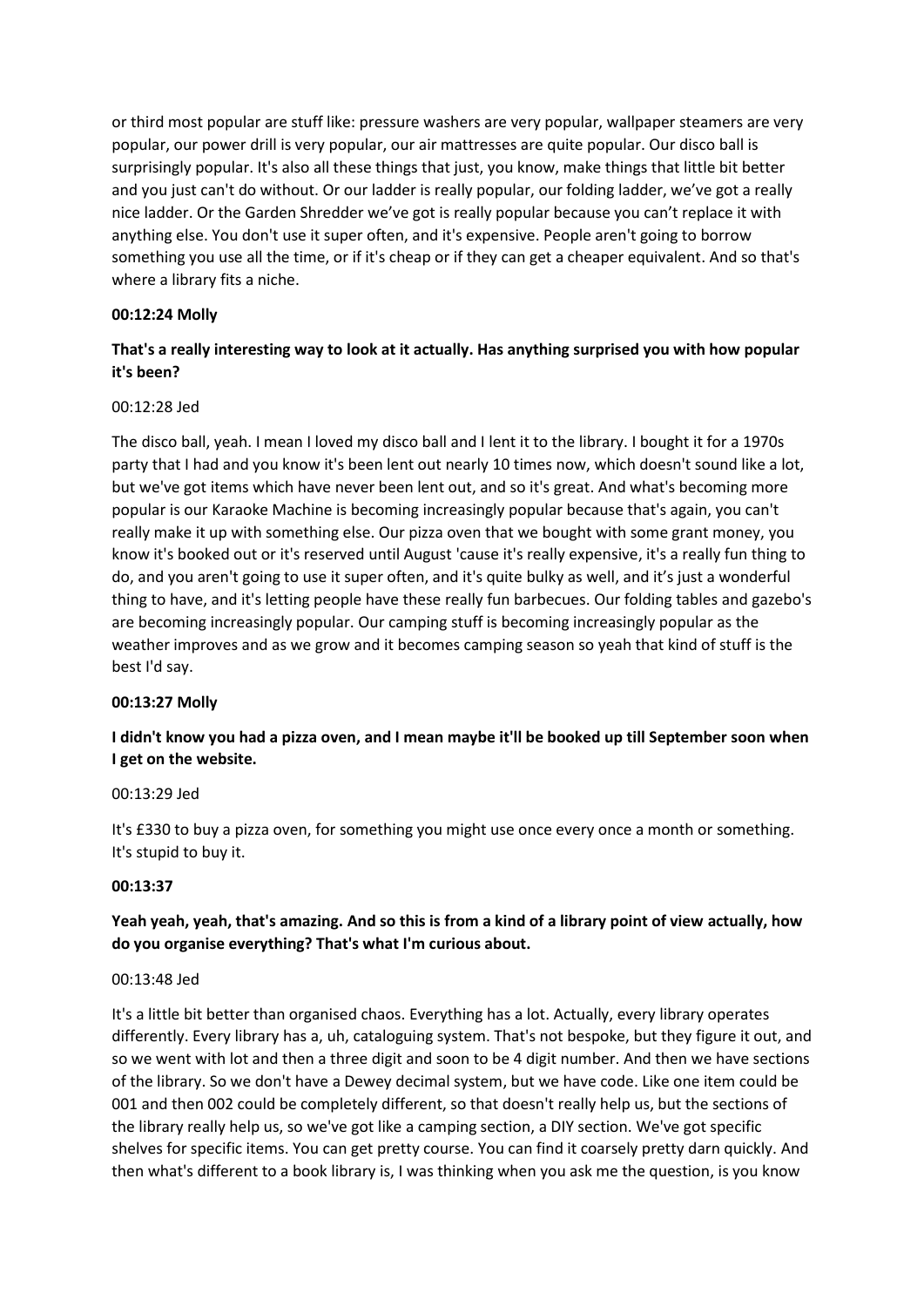all books look pretty similar, but we can visually identify. Oh they need the powerdrill? We'll get that one. It's not that we have to look on the spine and the small text. It's like, oh that's a garden shredder, it's pretty obvious.

# **00:14:46 Molly**

# **Yeah, yeah, that makes sense actually.**

00:14:49 Jed

So, whilst as an organisation system it worked, and we've lost a few things in the library, but then re found them, but I've never not been able to find something for a borrower.

# **00:14:57 Molly**

# **I'm sure we've lost things here as well.**

# 00:15:00 Jed

But it yeah, organisation isn't the hard bit. What's quite nice as well is you'll pick something off the shelf and you'll see the number on it, and then you'll go to the checkout area and then you'll ask them, oh what's the number on your item? Then you'll type it in. So it's an elegant system.

# **00:15:17 Molly**

# **And yeah, I mean actually the online catalogue is really good and usable. I've said it before. I just was really impressed by it.**

00:15:23 Jed

Oh, I completely disagree.

# **00:15:23 Molly**

**Do you?**

00:15:31 Jed

Yeah, but I see all the time. I know there's some, not *big* problems, but we've got some badly categorised things. If you really dig into it.

# **00:15:31 Molly**

# **Some things are difficult to categorise.**

# 00:15:38

Yeah, well yeah, but that's not an excuse. And our descriptions can be a bit half assed. We need to do better descriptions. For some items it's fine, like a screwdriver is pretty self-explanatory. We've got some items that we need to describe better.

# **00:15:46 Molly**

**I suppose also there's kind of an element, maybe of being like 'you might not think you could use this, but actually this is a really useful thing'. Or something like, you know, maybe a power washer someone might be like 'I don't know how to use that and maybe it's kind of letting people know that it's easy and useful.**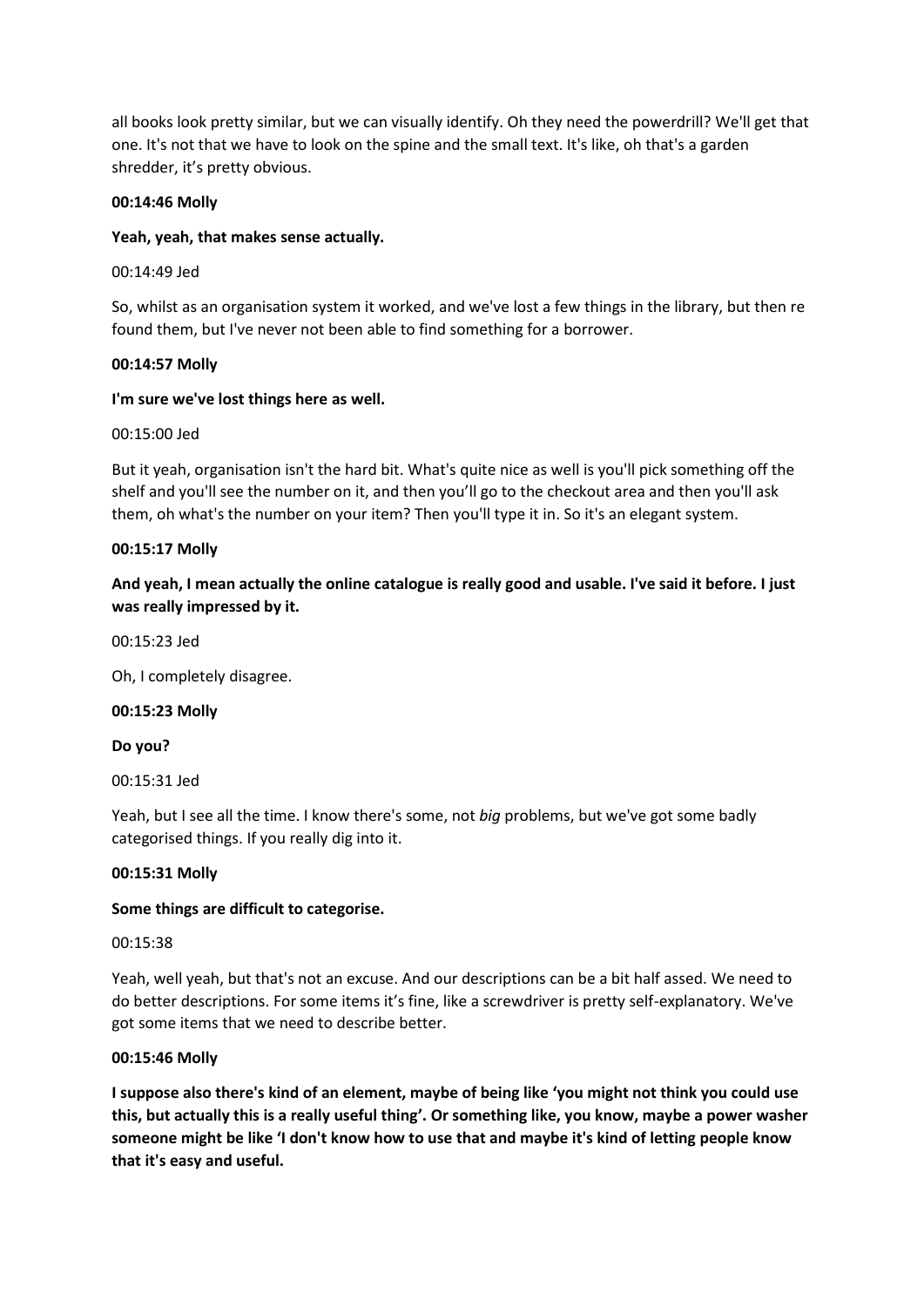#### 00:16:04 Jed

One of the things we also try and do or I try and do in shop is like say oh you're borrowing this, do you need anything else? Know you advocate for the other things you have to make the event even better, even easier.

#### **00:16:17 Molly**

**One of the things I really like about the concept of the library of things is that it kind of it really democratises the ability to do things and I think maybe students who want to do projects but can't afford the equipment. And I think one of the things I love about Leeds is that it has such a strong DIY scene and independent scene, so I suppose with that in mind, are there any projects that have been facilitated by the library of things so far that you can think of that wouldn't have been able to happen without it? or I mean, I guess yeah, any events or even like parties or things?**

#### 00:16:56 Jed

Yeah, I mean so I'll give you a few good ones I think. So this weekend actually we had a guy come in and he borrowed a large camping backpack, a really nice one that we had donated to us, and a waterproof jacket because he was going to Brazil backpacking for a month. And so he gave us some money and then you know he saved £130 by borrowing instead of buying, which is just great. So, we've made it easier for him to do backpacking in Brazil. We've had people borrow our pizza oven to do an Eid celebration, so obviously they celebrate Eid and they had a pizza one, which is quite fun. Or we're getting some people who are going to borrow stuff for a wedding. We've got people borrowing stuff for the Jubilee events and the Jubilee street parties. We've had a person, a woman, a single mother, could have fled some domestic abuse or something, and she wanted to go camping with the kids for the weekend. And so she borrowed £400 worth of camping stuff like the whole kit and caboodle. And coming back to pay she didn't make a donation 'cause she simply couldn't afford to. And so we've made it possible for a child or children and a mother to enjoy and have a great experience together that they simply wouldn't have been able to have had before.

# **00:18:13 Molly**

**That's amazing, and it's great that you can actually quantify how much money you're saving people as well. I think that's a real benefit of it. But I saw in one of the other kind of interviews that you've done that you could see how much, you had this statistic about how much carbon you've saved?**

#### 00:18:31 Jed

So there's a carbon footprint calculator, and if you do some assumptions you can basically equivalate 1 kilo, or excuse me, one pound of money spent equates to 1K of carbon produced, and so basically for every pound you save, you save a kilo carbon and so we've saved people…. It's hard to give an exact number, but it's at least £16,000, probably closer to 20 now. So you say to people 20,000 pounds in seven months and that means 20 tonnes of Carbon.

# **00:19:05 Molly**

# **Yeah, that's amazing.**

#### 00:19:07 Jed

Yeah it is. And you know now that's one library in its first seven months. And we're going to get to the point where you know, we'll probably get to a point in the next month or two where we are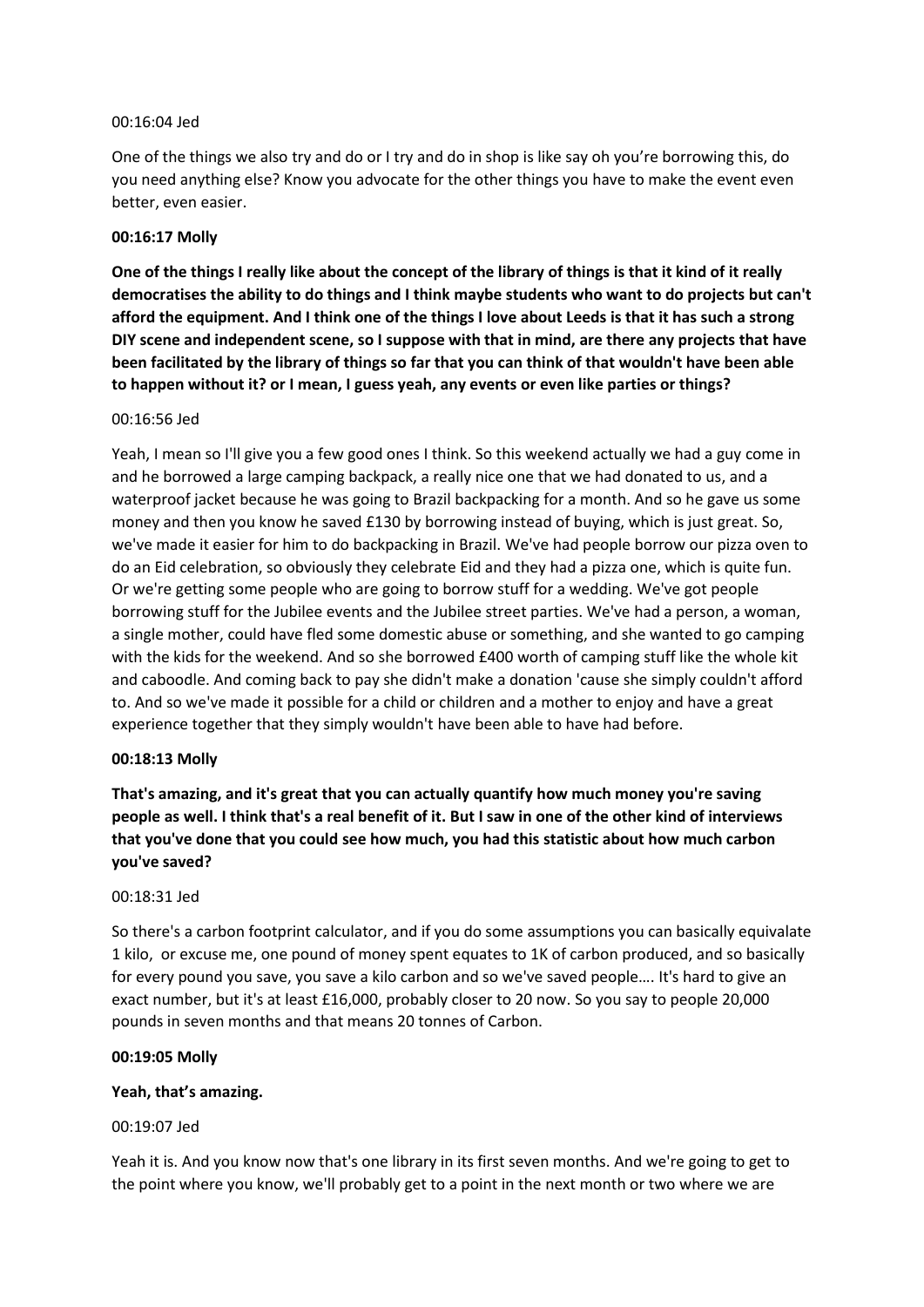saving people £10,000 per month 'cause we'll grow in membership and we'll be much busier 'cause of summer season and I suspect we'll get to the point where we're saving people £10,000 a month and 10 tonnes of carbon a month.

# **00:19:32 Molly**

**Mmm, but the sustainability aspect of as well is amazing and it makes me. I mean, it makes me think of, you know you get to like July and all the students move out their houses and there's just loads of kind of old mattresses and old blankets and things left on the street.**

#### 00:19:44 Jed

They're not great for a library though. That's the problem.

#### **00:19:47 Molly**

#### **That's true, that's true.**

#### 00:19:48 Jed

A lot this stuff. This is the problem. I love the idea of the big clear out and I've done some of the work. I've done some stuff going around, picking up stuff from it, but the problem with it is it's not good for a library, but it would be great. I've if you allow me to indulge me, I've got an idea about the big clear anyway. I'm convinced that if you collect up all the student staff like the cutlery 'cause I think, and I'm speaking as a kind of third party, if all the student houses have to be completely cleared, they don't even they don't come furnished with like crockery and plates and stuff as far as I'm aware and correct me if I'm wrong, that's what I know and so they have to be completely cleared out. So why couldn't you collect up the plates and crockery and pots and pans? And just simply collect them, some organisation or something and then give them out to the new students in September. So, you wouldn't lend it out for a week or two like we do at a library, you could lend it on a long term basis. So, we give them the sort of second-hand stuff and then ten months, 11 months later we get it back and then we give it back out again. That to me would be a more, it's still lending, but it's a much more long-term lending system. That to me would be the best solution to deal with the big clear.

#### **00:20:54 Molly**

# **No exactly.**

# 00:20:58 Jed

Well, really the best solution would be to change the landlord's legislation or change the way they view furnished properties and at least just let the crockery stay or let the plates and stuff stay so they don't have to be completely cleared out.

# **00:21:11 Molly**

**Yeah, absolutely. But I think that it's one of those, I mean, the problem of stuff and overproduction and overconsumption is so huge anyway, that actually it's really nice to see successful examples of like agile and innovative thinking and ways of getting around that I think. But I mean, when I was researching this podcast and I was thinking about the library of things as a concept I was thinking it's kind of indicative of our current moment and generation as well. Actually, I think for a lot of people under 30 the possibility of buying a house is quite slim, at least while they are under 30, more people are likely to travel for work, more people are unlikely to be**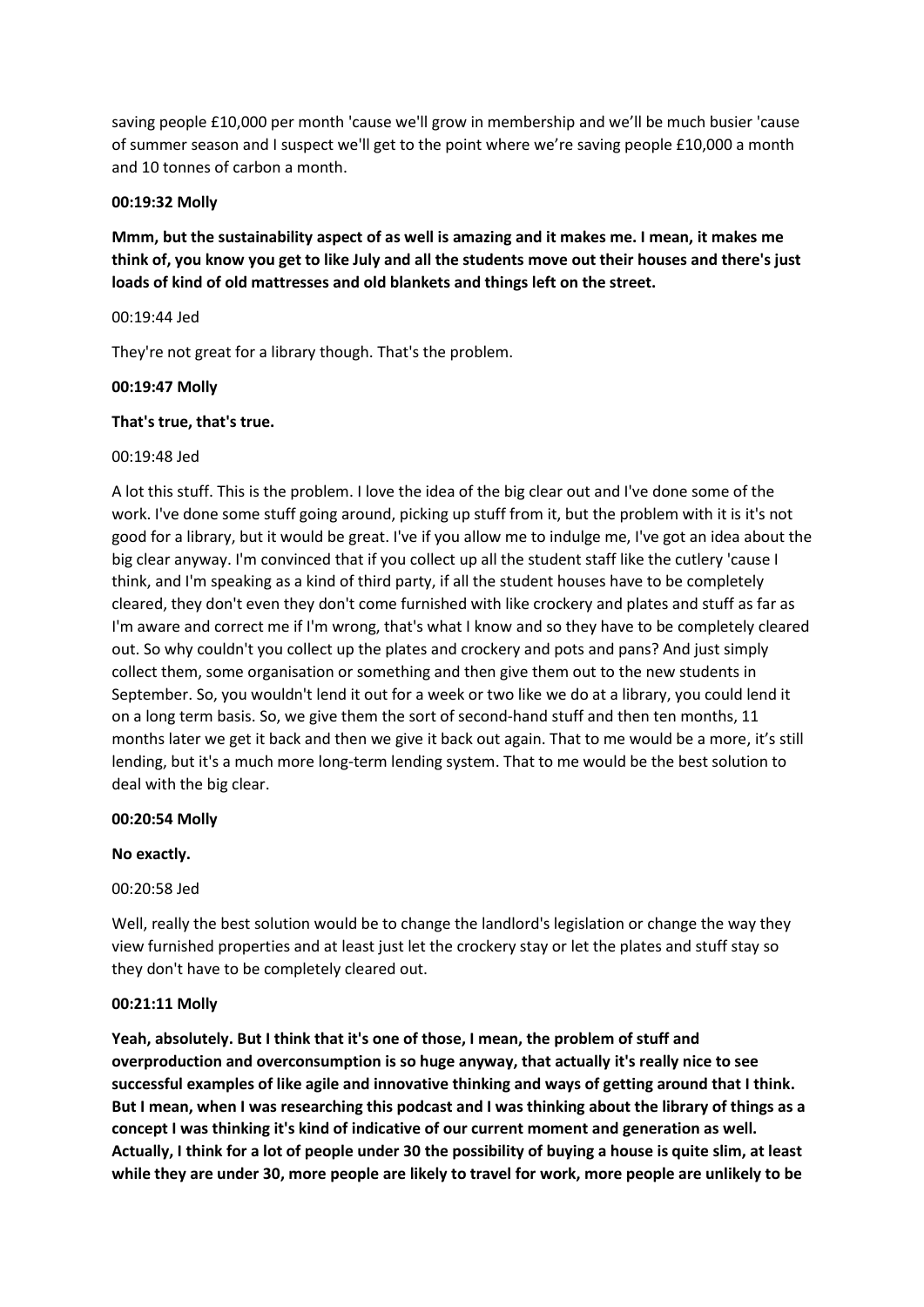**able to afford expensive equipment to do DIY projects or to have like fun parties or to create, whatever their artistic content is. And so my question then: I mean so I can see that there's an obvious value for people who you know, like the example you gave of the mum who took her kids camping, for people who need that stuff, who wouldn't have access to it otherwise. But my question is then kind of for people who can afford that stuff. People who do have loads of space. What is the value and use of a library of things? When you can afford to buy more stuff, what's the point of not, what's the point of buying less?**

#### 00:22:41 Jed

Yeah, I thought about that question and my response is, you know, just buy something else. If you want to buy stuff and have the money and space to buy it? Great, I'm not against consumption if it's something you want and need and can afford. But you know, instead of filling your house up with the stuff you don't use super often, instead you can now afford to buy better stuff or more fun stuff. You know, people have this idea about what a library is. One of the concerns you could say, which will come back to what you said is people think, oh, you know they're not buying all this stuff what about the High Street, jobs can be lost, you know? Some sectors are going to in theory get less customers because of what we do but my response to that is now the consumer, the borrower, the user of the library now has more money to buy something else instead. So, all that happens is the economy now shifts. Or the shop fronts shift to things that people do actually want to buy. There's so many things in our life that we don't want to buy. I don't want to buy a lot of things, but I have to, you know who wants to buy toilet paper? You have to. Who wants to buy all these things that we don't want to, we just need to. And now if we allow people to not buy the things they don't want to, they can now spend the money or spend their time or spend their resources on something they really do want to do. And that could also just be saving money as well. You know anyone can use it, and if you don't need it, don't. But you could certainly divert some better resources to a better place than having to buy something that just sits in a shelf.

#### **00:24:14 Molly**

**And you can support like local independent makers and you can support people who aren't big corporations. And it's interesting, I think 'cause we've had that shift of mindset in terms of work and jobs and finding roles that aren't, you know, when things become increasingly automated. We've had a shift of mindset where we've kind of changed the way that we work in that we do more information-based work and we do stuff that's not just, you know, like producing stuff that machines can do, so I mean, it's an interesting thought in terms of sustainability, but perhaps we can have another mind shift like that. You know, perhaps we can focus on buying things and spending our money on sustainable projects and local economies. So yeah, I don't know. Maybe we've just solved the climate crisis. I don't think. So one of the points that I particularly liked in the principals in your handbook was we value people and their stories and narratives above the stuff, which I thought was interesting 'cause you are a library of things. But so much of our identity is tied up in the stuff that we have. I love stuff. Are you a minimalist or a hoarder and do you think that, I mean this has just occurred to me, do you think that the idea of swapping out your possessions helps us live a life that is more free of stuff? Or do you think it just it kind of increases our reliance on stuff?**

#### 00:25:50 Jed

Uhm, I really enjoyed that question when I read it, and I have a few opinions about stuff and what I am. I would call myself, I'm a hoarder, but what I do is I'm a hoarder who never buys anything, so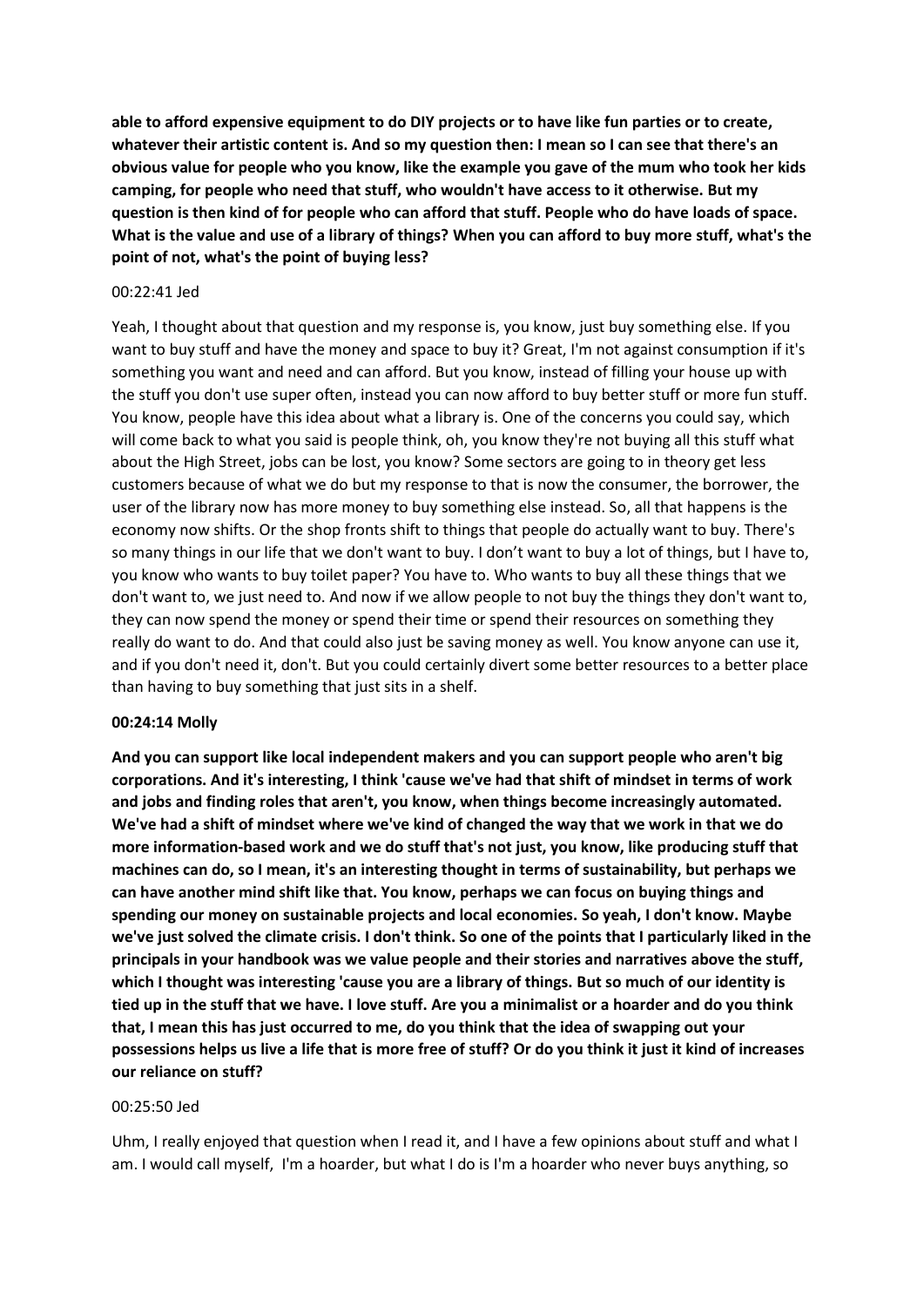everything I have sits in like an equilibrium. So I have a lot of stuff, but it doesn't grow and it doesn't shrink.

#### **00:26:09 Molly**

#### **Big relate.**

#### 00:26:09 Jed

So I don't like buying things, but I like the stories, that everything I have has meaning. And I know that's like a hoarder mentality, which is I think it's a bad part of it, but I don't have a lot. But you know, the things I have with stories they they're few and far between. Which is fine because it grows very slowly. And so, I'm a hoarder who doesn't really buy anything. But I have things I've had since I was a child that I refused to throw away, partly because it's like I like it and I care about it and I want to tell a story through it and I'd like to tell the story about why I have it or what it does or what it means to me. But also it's like a like a caretaker relationship with it, and that you know, I'd like to think that one day I'll give it to my child or my grandchild, or find a worthy place for it. Which is another hoarder mentality, they don't want to see things go to waste or they think that it could become useful one day, and I do hold that opinion. I really don't like to get rid of things because it could be useful one day. Or they could have its best use one day, 'cause if it just goes to landfill or something … I know there's better ways of getting rid of things. The only thing I would call myself a collector of is Army surplus jackets and big puffy jackets. Big Army puffy jackets. I really like a nice big parka. I like pockets. I like things with pockets on. I like as many pockets I can on things.

#### **00:27:28 Molly**

# **That sounds like a man who loves stuff. Lot's of pockets for lots of things.**

#### 00:27:38 Jed

I do! But I mean you have to have my mindset to do the library though. Like it's not in a selfish way but the library is like, have I curated the collection? I have to decide what I think people use and what I would use, and think other people would probably use it if I wanted to. So is the library extension of my hoarding? Probably, but it's like the most useful hoarding you can do.

#### **00:28:04 Molly**

# **But I like that like tension. I think I feel it definitely in myself as well. I love things. I love things that tell stories. I love old things, but I hate feeling like cluttered.**

#### 00:28:16 Jed

But that's just a question of organisation. Clutter is just some things that are unorganised or not in the right place.

#### **00:28:21 Molly**

**But it's nice not to feel like tied down with the amount of stuff we have, you know, but I think that's quite, uh, I mean, do you think it's useful to attach a moral value to the amount of stuff we have or our relationship with stuff?**

00:28:34 Jed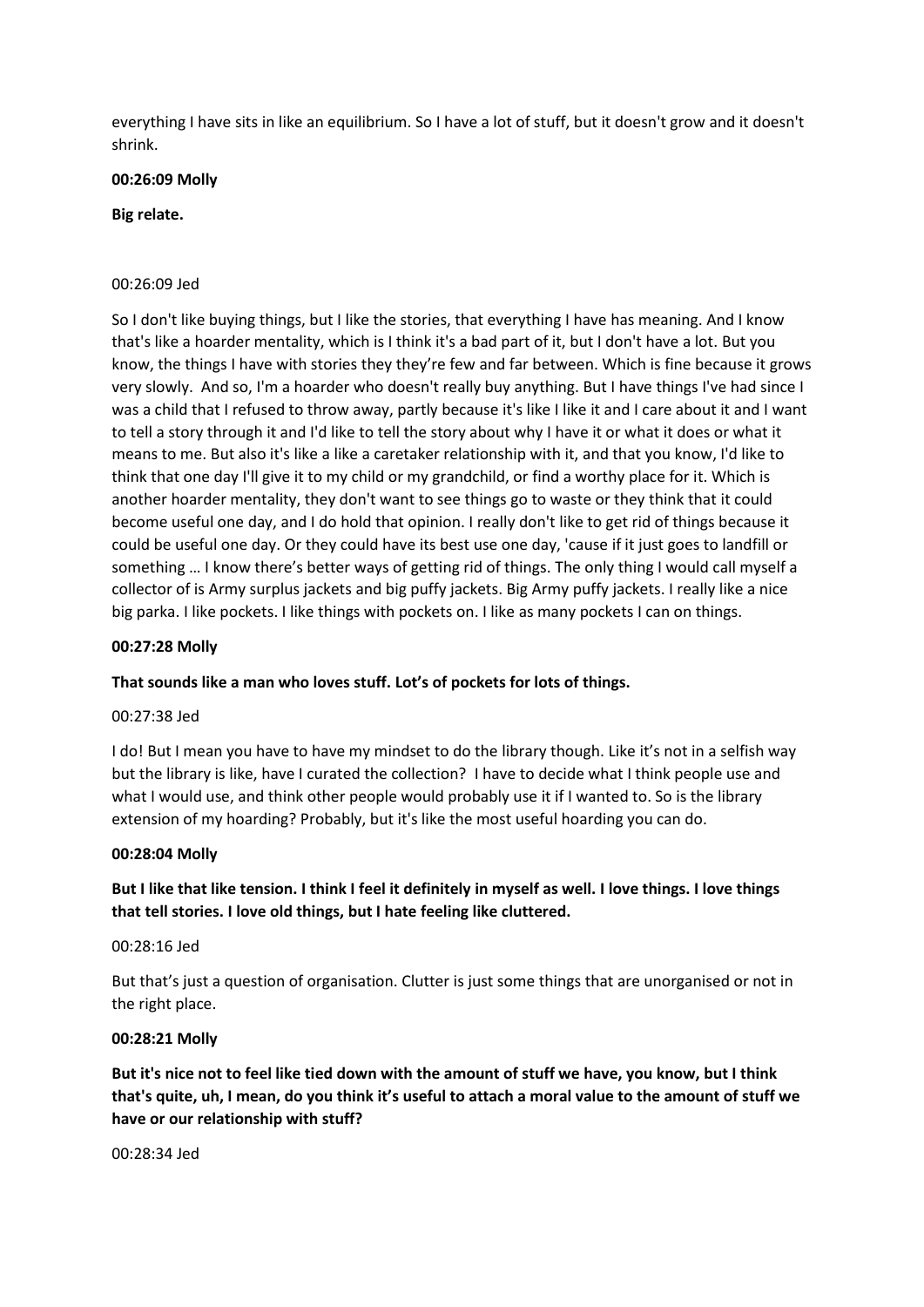I mean, that's a I think that's such a, it's not a loaded question, it's like who can say how much stuff one person needs? It's a bit of a flippant response, like, well, depends how much stuff you need, but I do think that. I'm not going to get, I don't think anyone's worse or better for having less and more stuff. A family or career that requires a lot of individual items justifies having more. I think it's just about too much or things are being wasted. What I think you could attach on value is all the things you own being used to the best of their ability and perhaps also are you looking after your things?

One of the things we do at the library and why I think a library is a great thing is that we can a. invest a bit more time in the maintenance of items that perhaps one individual wouldn't because we serve so many people with it. And also we can also invest in acquiring really high quality, well made, long lasting products. So, instead of 10 people buying 10 bad drills we can afford to buy two really high quality ones which in the long term will save more money, more carbon than buying 10, badly made ones and we can also have a maintenance kind of routine and procedure where we look after and repair our things. A bit like repair cafes do, so I also take pleasure in, you know, high quality items that I own and the idea of taking care of them. Again it's this caretaker mentality. We're so lucky that we have these things I'm so lucky to be able to afford these things and be given these things and acquire these things by hook or crook and it would be a shame and it would be a waste to not treasure it and to not make it last as long as possible. And then that comes back to like what comes first? Do I love it because I care for it? or because I've cared for it I end up loving it. Or do I care for it 'cause of the story? Or does my care and longevity of it mean it accumulates a longer and better story the longer I have it? it's like a self-fulfilling prophecy of you know the longer it lasts, the better it is. The more stories you gain from tt the more it means to you.

# **00:30:30 Molly**

**Yeah, it's interesting and I asked this question about kind of ascribing moral value to not having very much stuff 'cause I think there is a whole kind of …. with minimalism I think it often does the opposite of what it sets out to do, in that it encourages people to buy cheaply and to dispose of things in order to not have very many things because they're you know they're trying not to feel, weighed down, but actually that ends up kind of creating this disposable lifestyle, which doesn't help anyone and is often worse than you know, being a hoarder in a way I think.**

# 00:31:10 Jed

I don't know. I've never seen a house collapse because of minimalism. You've seen houses collapse because of hoarding.

# **00:31:12 Molly**

**Well, that's true. That's true, I just yeah, I don't know. I kind of associate it with this. I, I guess, a kind of silicone valley like techie like maximising your potential at all times kind of lifestyle.**

#### 00:31:27 Jed

But there's that there's that really funny picture, just like you see on Twitter. It's like 'men think it's OK to live like this' And it's just like a chair and a video game in the TV.

# **00:31:33 Molly**

# **Yeah yeah, yeah, exactly.**

00:31:34 Jed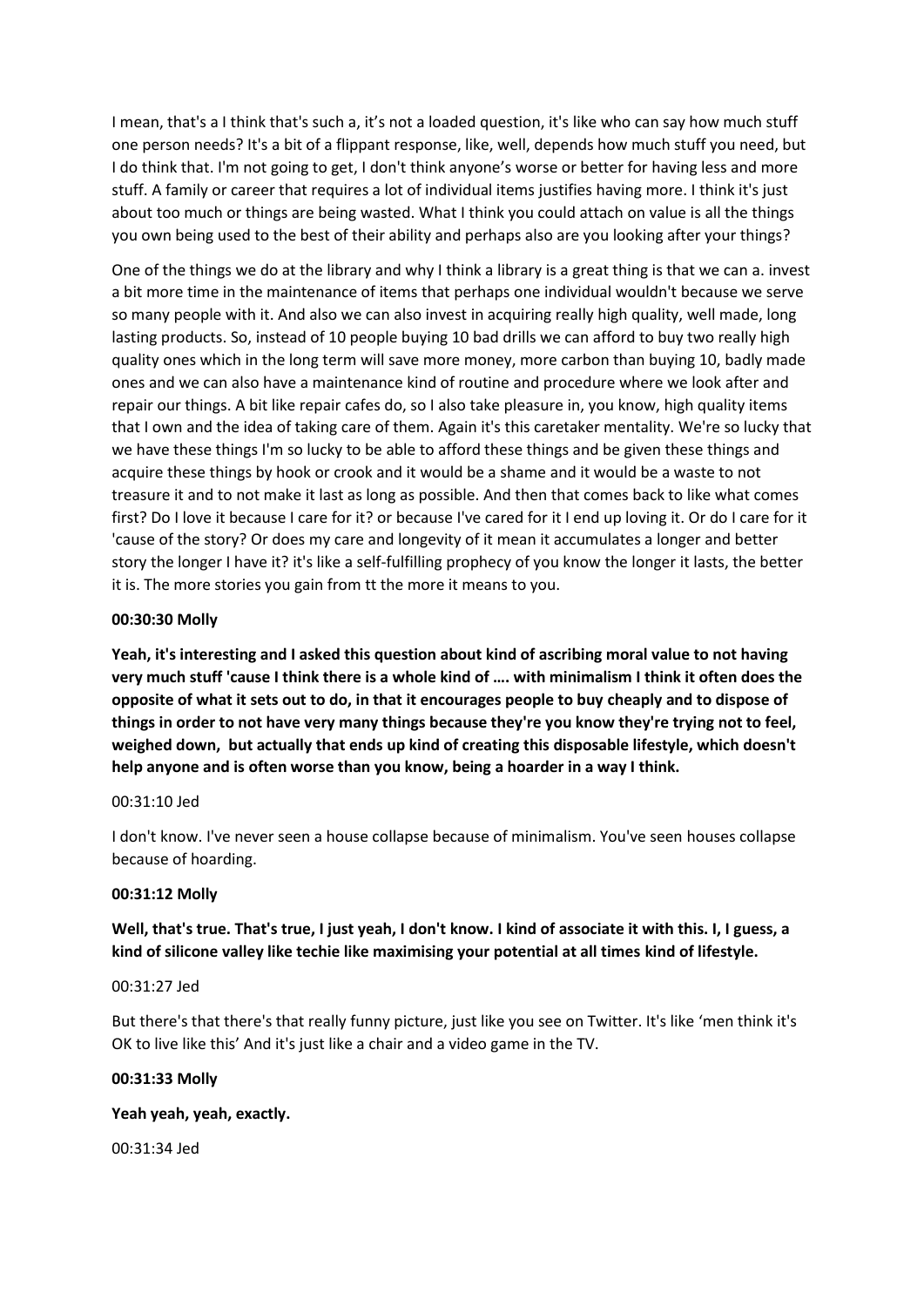But like I kind of sympathise or I kind of lean more towards that because if that's all you need to make you happy. Then there's the other side, which is, like you know, how many pillows does like a married couples bed need? It's like is that one the bad attitude with like too much disposable stuff? Or is it the minimalist with just everything needs or can afford?

#### **00:31:56 Molly**

**I think it It's fine to like having things if you, yeah again, it's about this attitude of having good quality objects that you're a caretaker of and that you know things are useful. Things allow you to create things and allow you to learn things. Things allow you to express your interest in your hobbies, but if we're not taking care of them, and if we're disposing of them like….**

#### 00:32:24 Jed

And even if you are disposing of them, which is fine, it's part of things, but at least dispose of it in the in the best way you can.

#### **00:32:31 Molly**

**So, in terms of environmental impact, the many benefits of a library of things seem obvious, which is why it surprised me to learn that there were only 10 in the country. I think. Uhm, what do you think are the biggest barriers to popularising this model of consumption?**

#### 00:32:46 Jed

There's kind of two questions and answers there. There's actually well above 10, they're just very hard to find. I actually found one two weeks, you know that I just didn't know existed, and I've been doing this for 18 months. And I'll give you, actually I made a note. The first one could depend on how you can test it, but the very first in the UK at least was Glasgow. Excuse me, I tell a lie, it was in Edinburgh. There's now also one in Glasgow run by the same kind of broad organisation and what's cool about Scotland is they've actually put in kind of a grant fund to start up libraries and things across Scotland for it's about £300,000 or libraries of things and repair cafes to get going. Yeah, which is great.

#### **00:33:26 Molly**

#### **So repair cafes are, that's where you can take broken things?**

#### 00:33:30 Jed

Yeah, precisely, it's kind of skilled crafters, repairers and they meet. Leeds has one and, Leeds actually has to kind of 1 1/2 'cause it's got the Leeds one generally, but also some people Headingly are trying to start a monthly Headingly one as well as one across the city. And so repair cafes are where you get experts in like a field of technology or sewing or craft or mechanics, and they will help to teach you. Normally they won't fix your stuff, they will, but it's mainly about empowerment of letting you learn how to fix your own stuff. You don't feel very confident or even if you want to fix it yourself, you can go there, use their tools to then fix it yourself, and I've used it to repair some stuff to then use in the library which is obviously really really nice. So, Edinburgh, Glasgow in Scotland and what's really cool is there should be a lot more in the future 'cause the Scottish national Parliament has been this big grant body which is great and I think they should be brought frankly into the entire UK. Anyway in terms of ones it's South of the border. There's one in Hull, there's one in York which opened about two weeks here, so it's brand new. Although it's attached to a pre-existing organisation, there's one in Leeds. There's one in Liverpool which is a tool library technically. So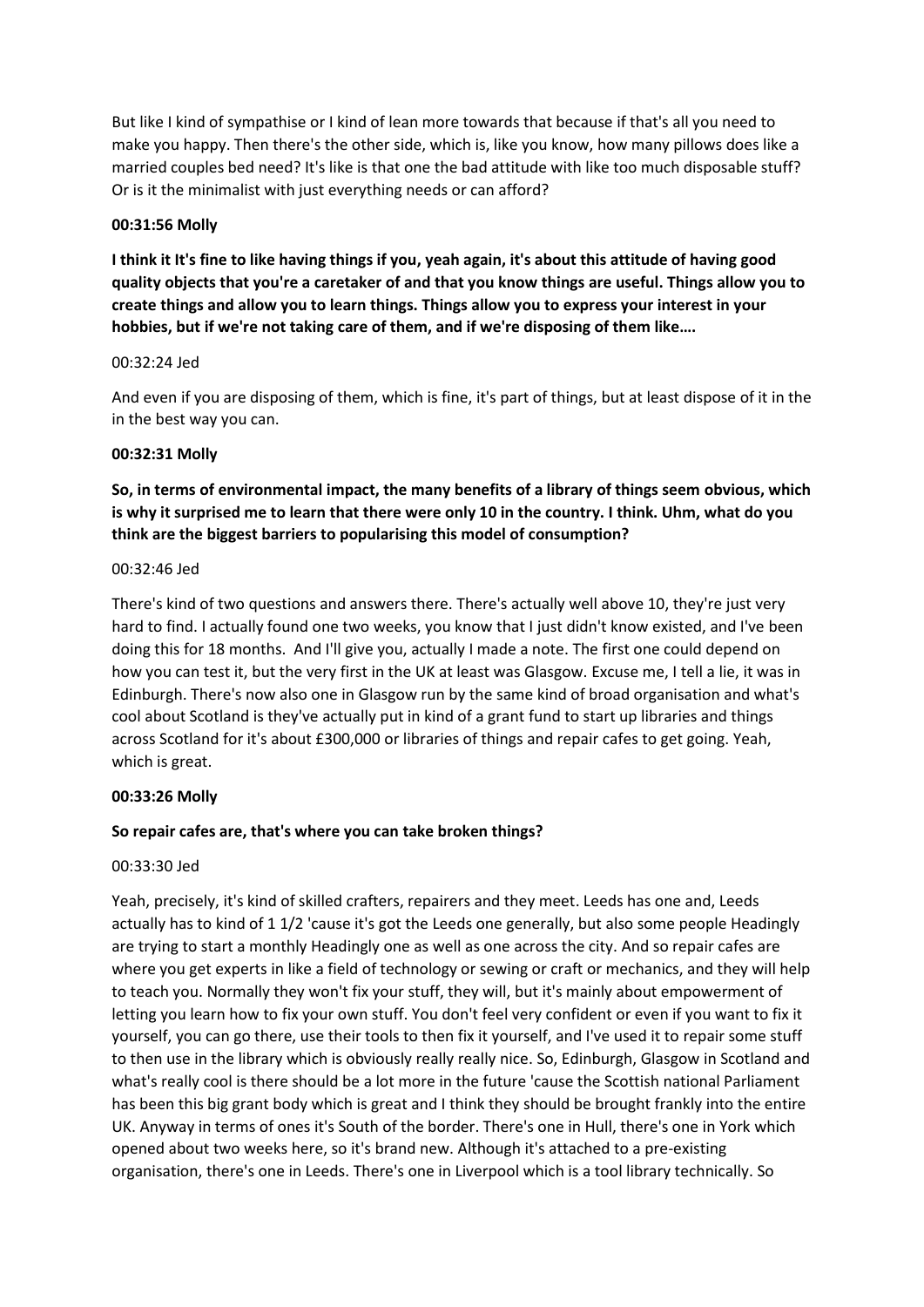Liverpool tool library. There's one, I'm going to go north South, there's one in Birmingham which is called Borrow don't Buy which is like a café and a library of things, there is soon going to be one in Manchester. I think in Levisham. Anyway, there's gonna be one in Manchester soon. There's one in Oxford. They're soon, hopefully going to be one in Cambridge. They're in their sort of trial phases right now. There's one in Exeter. There's going to be one in Lewisham. There's soon going to be one in Cheshire. They email me or they email us, 'cause you know you can count the number on two, you know it's two dozen, so you get quite a lot of emails. People saying I'm starting. Anyway, so there's loads on the horizon. Ah, like I said, Cheshire, I think there's one. There's about 8 in London, all over London, and there's one in Kentish Town. There's one in Crystal Palace.

# **00:35:37 Molly**

**Well, it reminds me of like Facebook groups like Freecycle though and stuff. I mean it's not the same obviously, but there's a kind of similar mentality. But you mentioned that you've got a lot of emails. What are the kind of tips that you you've given to people for setting up these types of things?**

#### 00:35:52 Jed

I will do that after I finish my list. Then there's one in Plymouth. There's one in Kernow. There's one in Bristol. There's one in bath. There's one in Lewis. There's soon to be on in Brighton, and that's it. OK, so there's actually a relatively large amount. I mean, there's not one in, say, Nottingham or in Newcastle, but give it time.

#### **00:36:12 Molly**

# **You could probably. I mean for most maybe not you know from Land's End or John O Groats, but you could from most places in the UK drive to one of those as well.**

#### 00:36:20 Jed

Yeah, but then you get the question of is it is the juice worth the squeeze? OK, is it worth you driving an hour to borrow pressure washing? I mean if you earn.

#### **00:36:29 Molly**

# **Well depends how much people value their cupboard space I guess.**

#### 00:36:31 Jed

Yeah, and it depends how much people value their time and carbon, and so it's tough. You know, if you look at the stats about where borrowers come from. There's a stat from London, which is a bit skewed because of the density of the population, but something like 80% of the users come from within one mile, and there's a good heat map that hull generated which looks like about 50% come from come from within one kilometre. And from our experience, people are not willing to go super far to borrow something cheap. They will come far to borrow something expensive, which is fine. That's just the nature of time versus resources in and out. People are willing to invest the time to save all this money. They're not going to invest that time which is equivalent to money for something cheap. So, we get people coming from further afield to borrow high value items, whereas we've had, you know, no one would come from Beeston to borrow screwdriver, but they have come to borrow our dehydrator, which is a very expensive item. People come from right across the road to borrow some screwdrivers, but you know, so it's about resources in and resources out. And that's at people's discretion to make that choice like I want as many people to use it as I can, but I'm not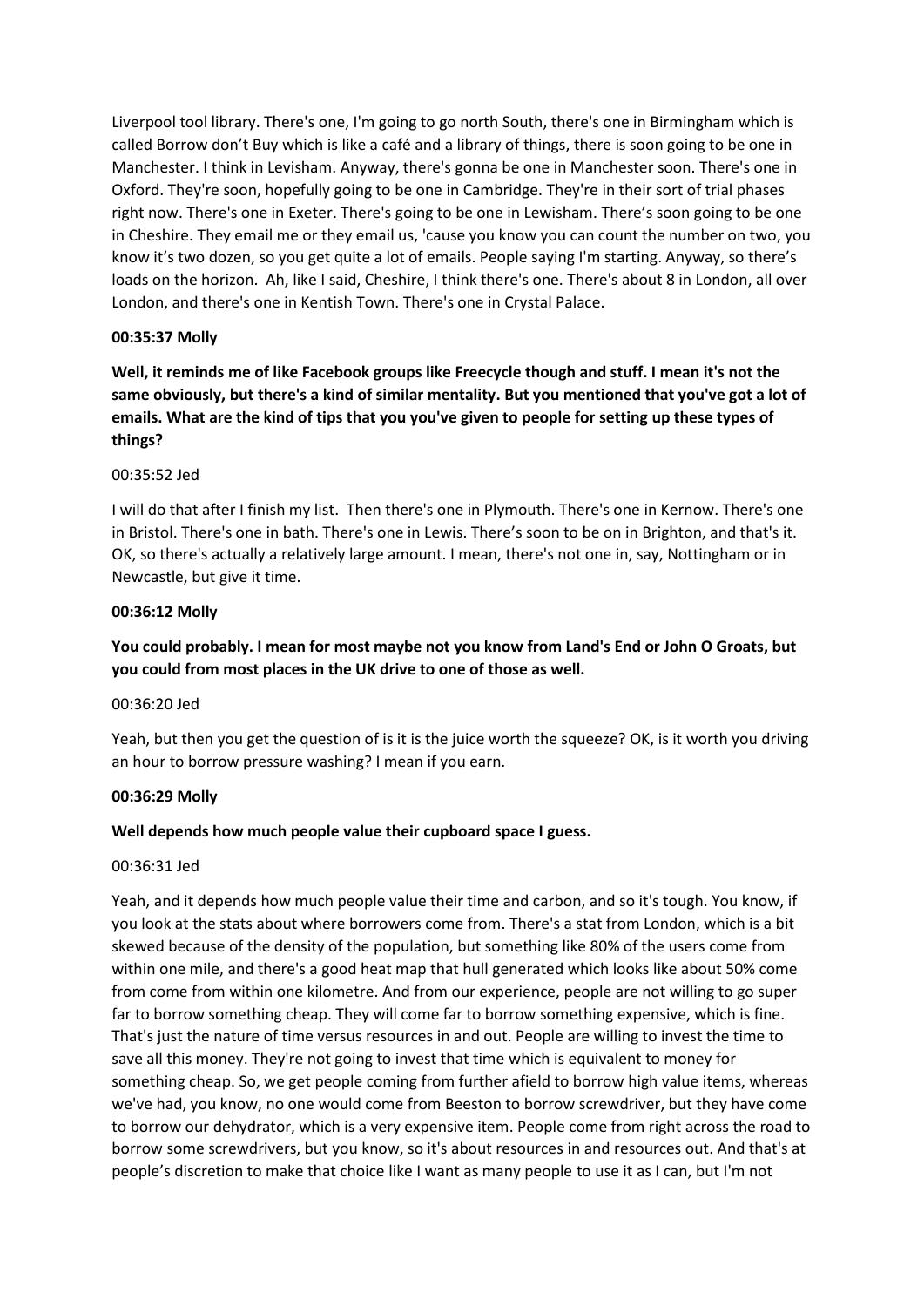going to force anyone, nor am I going to, you know, disparage them for not coming when they bought one instead because it wasn't worth their time and energy and money to travel. So that's libraries of things in the UK, and they're all across the Western Hemisphere, so the UK is not particularly special. I think that we have more than, say, Europe, the continent. There's certainly quite a lot in Australia. There's a lot in Canada, there's lot in America, and America has obviously this culture of libraries of things within normal civic libraries, so even if I said there is, you know 100 libraries of things in the United States, which there aren't, they are probably going to be thousands more library like things, library like components in normal civic libraries. So, my top tips or what I tell people is I think the format to make a successful life is very easy. It's easy, it's hard to do. It's easy to say. All you have to do is get a large number of people and a large number of high value items that people want to borrow. That's literally it. That is, you get high value items that people want to borrow, things you want to borrow, and you tell enough people that it exists so that they use it frequently enough. OK, and you know obviously it goes without saying that you want to be open at the correct time. You know you want to be open frequently enough. You want to be in the right location. You want to be easily accessed. You want to be easy for people to park and get to and. And you want to make it easy for people to use it i.e. the right pricing model, the right kind of publicity about it. The right check in and check out procedure, you don't want to make things harder than needs to be, but at the end of the day it's a question of volumes like any business. It's a question of having stuff that people want and having the people that want to borrow the stuff. And then what's cool is you obviously start growing in terms of items. So what's amazing to me is you have a little surplus one month you can invest in a new item which results in a new borrower which results in more money next month which is also a new investment. And so it's this beautiful cycle of growth that you get, which we're kind of at the beginning of now and we can start re investing and growing and getting these items that we don't have yet because no one donated them and we haven't got a grant for it. And we can invest surplus into acquiring new items which gets us more members, which gets us more money, more stuff, more Members more. It's a beautiful circle of growth.

#### **00:40:12 Molly**

**So we have at the library a kind of acquisition policy where Members can suggest books and pretty much within reason will buy them. Is that kind of what you hope to do with the library of things, or do you kind of do that? How I guess receptive are you to people's kind of suggestions?**

#### 00:40:30 Jed

Yeah, I want people to tell me I love it. I love suggestions 'cause there's lots of ideas that I don't have because I'm one brain. And so we do it on a more ad hoc basis. We have asked before what they want, and then we do a survey. But people just ask us, do you have this? And I'll make a mental note and think, no, maybe I should get it. And you can look what other libraries have. So again, we stand on the shoulders of giants. And we're not the youngest library, so there's huge amounts of data that we pick up on and take up to help us grow so we can use other data to predict how we will grow and other data of their demand to predict what we should get for our one, even if no one's asked for it yet. It's kind of like a cockroach, if you see one, there's probably a dozen more you can't see. If there's one library that wants it, I suspect other people in other places want it. Because people across the UK, by and large, are similar.

#### **00:41:17 Molly**

**I would be so interested to see the variation and what kind of items people want in different countries and different places, and I think that's really interesting. One of the things I like about**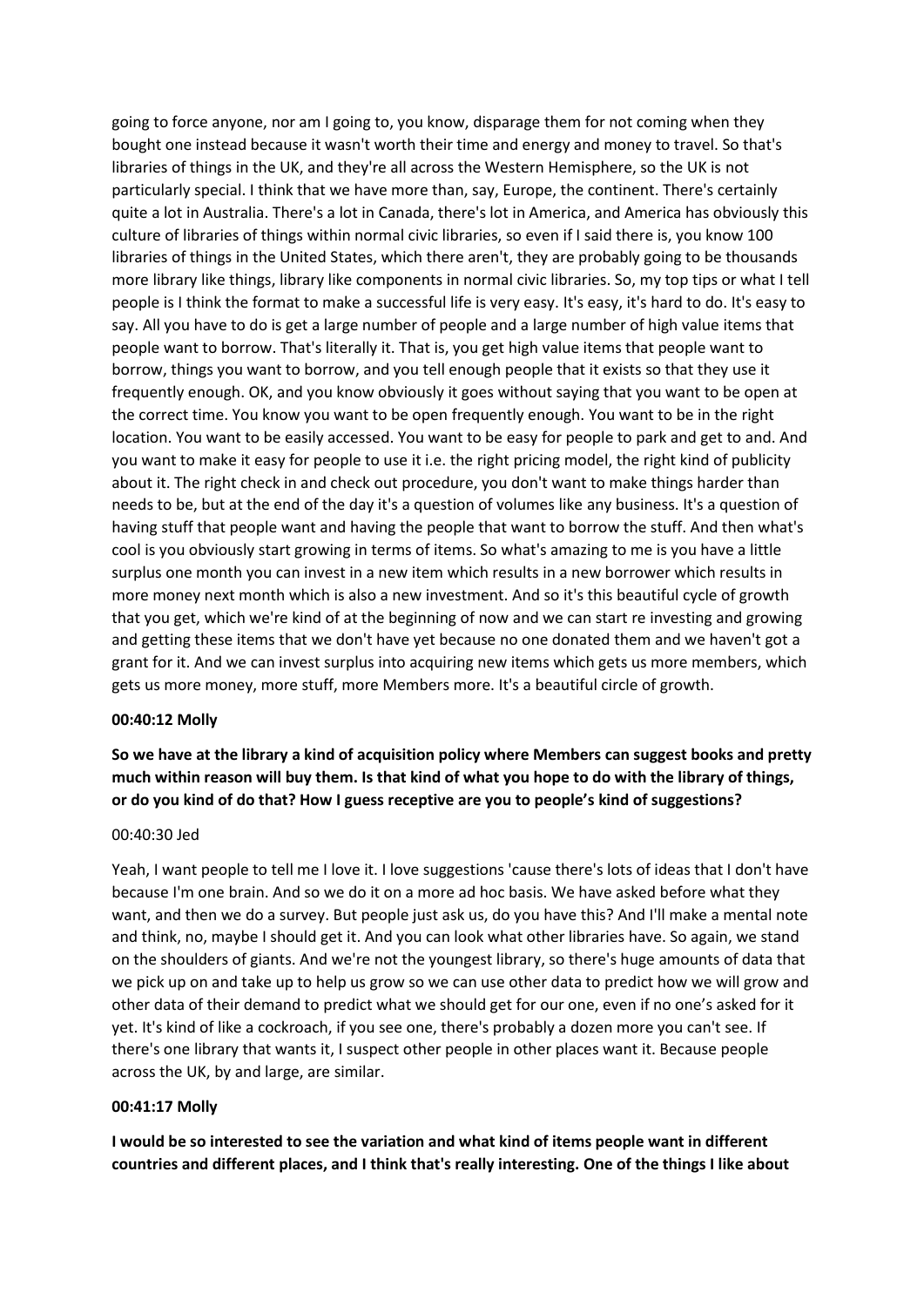**the collection here is that it really tells the story of the kind of reading habits of Leeds, because it's suggestions, so it would be nice.**

#### 00:41:33 Jed

Did you have a real spike of EL James when that came out and then it dropped off?

#### **00:41:33 Molly**

**I don't know, I'm not sure actually**.

00:41:39 Jed

Wasn't it the bestselling book ever? It didn't answer the Bible.

#### **00:41:39 Molly**

**I don't know. I think so? Yeah, well, no. We have kind of more kind of niche collections, so we've got a lot of cricket books, there used to be a librarian that was very into cricket. We've got a lot of 70s books on magic, I think, I might be wrong, and so yeah, it's nice when people kind of impose their personalities on the collection a bit. And I think there are gaps like we have nothing on certain topics.**

#### 00:42:06 Jed

Well, yeah you can't help but put your stamp on it. I mean I can tell you now that our library probably has a lot more cooking stuff in it than other libraries. I'm not gonna say I'm an advocate but I like cooking experiments, I like trying new things. And so I very deliberately kind of push that narrative or pushed an emphasis on getting new fun cooking stuff because I know that I wanted to do it. And you know, I assume other people do too. But yeah, we definitely are unique. Every library is unique, but you know, and what's cool is the area like, people have told me you know power drills, you're going to get loads of borrowers for power drills. We've had hardly any, and that's a I think 'cause we've got a wonderful mix of people in Headingley, but we have a lot of home owners, and a lot of old homeowners and a lot of renters, and so renters can't do DIY by virtue of renting. And the homeowners who are old already have the drills. So actually, we're in kind of a perfect impasse. We've I honestly think we've had as many drills donated to us as we've had borrows. We could have afforded, not that I wanted to, but we could have literally just taken a drill and given it to someone else just 'cause of the disparity. What we have really gotten, I don't know why, don't know how, we've suddenly curated this collection of what I call event stuff or like party stuff or whatever. So we have, you know you could deck a whole party of stuff we've gotten. I don't know any other library that has the same angle about like you know, having a great party or having a great event with us, but we've got, you know, folding tables and gazebo's and fun cooking stuff like the pizza oven and candy floss machine and a chocolate fountain and bunting and fairy lights and drinks dispensers and this great kind of glorious event, and the karaoke machine, which is also a speaker, so we've really kind of cut out a niche which is like event stuff. What's cool is now that we know that, maybe we'll expand into more stuff in the future.

#### **00:44:00 Molly**

#### **You can invest in that in the future, yeah.**

00:44:02 Jed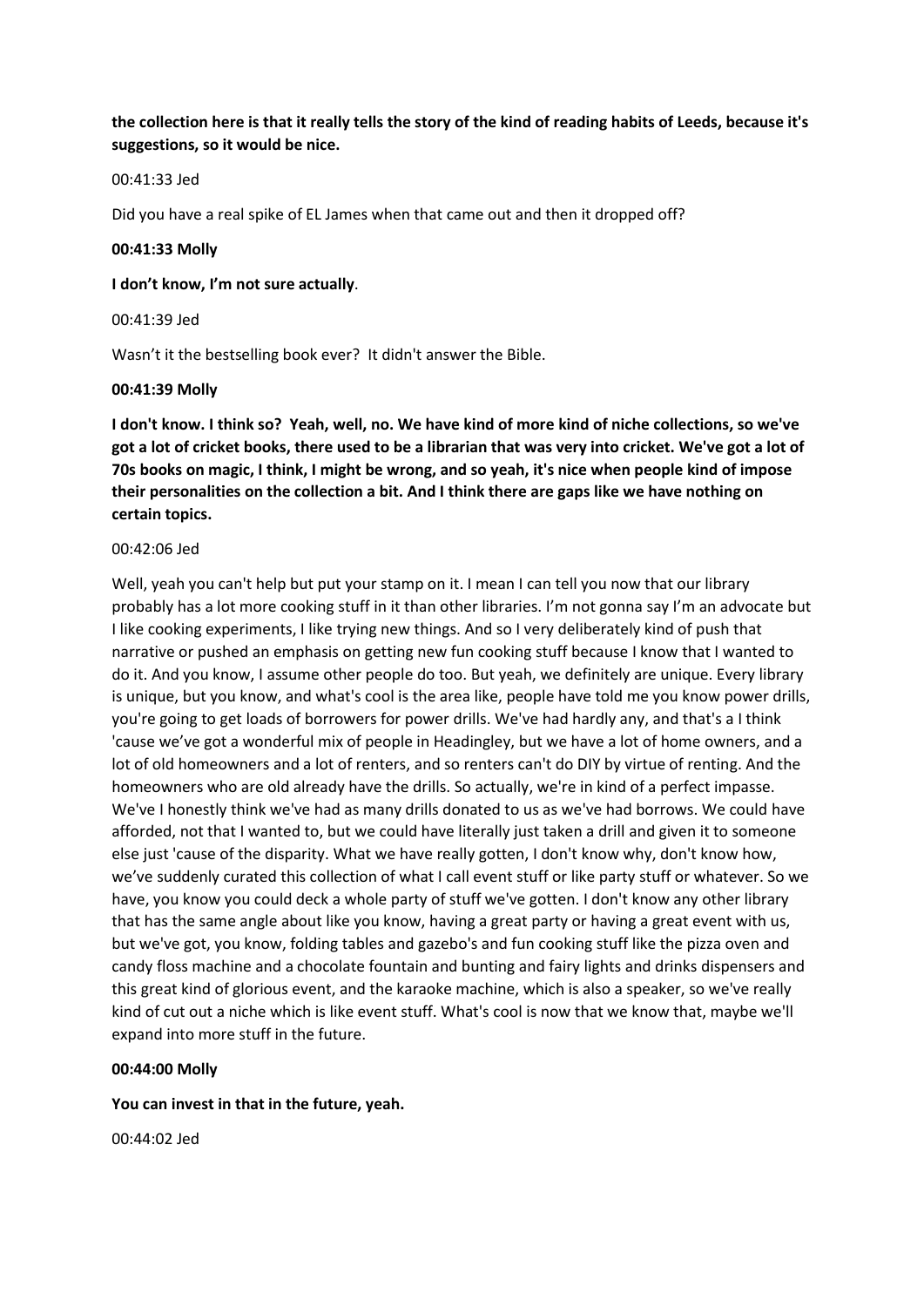'cause if we know the demand is there, I'm probably not going to buy a power drill or like a really super duper power drill because I don't think people are going to want it. They are gonna want like a bouncy castle or a really big gazebo or a bubble machine.

#### **00:44:09 Molly**

#### **Yeah, yeah, wow in a few years Headingly is gonna have the best paries ever.**

00:44:10 Jed

Yeah, maybe.

#### **00:44:17 Molly**

#### **Are there any misconceptions that people might have about library of things?**

#### 00:44:20 Jed

Well, I think our one is that people think it might only be for LS6 residents or something. It's in the name, but no, we just use that as a kind of and area. It would be stupid to call it Buy Nowt Leeds because whilst we're in Leeds, where is Leeds? There's lots of places in Leeds. So we do call ourselves by now LS6 but we will happily welcome anyone to the library. Um misconception? I don't think there is one. I think it's pretty, does what it says on the tin. We lend you a thing and then you bring it back and you use it. I think there could be a misconception of what we hold. There could be assumptions, but if you ask us we'll get back to you, and we'll tell you, and you'd be surprised how much stuff we have. And even if we don't have it, we can also do substitutions is what is what I tend to say. We don't have this, but maybe this and this will make up for it. So, I don't think there's any misconceptions. We just want more people to use a library, enjoy it, embrace it. And perhaps the other thing worth talking about. One of the things I want to achieve or have achieved with the library is, you know, could, if libraries are and rightfully so democratised access to knowledge, and the Internet somewhat superseded that, now at one point library was like a gateway to knowledge and allowed people to grow and develop and get new ideas. And that's a wonderful thing. And how many fantastic ideas have come from the democratisation of knowledge that libraries allow us to do? Could a library of things be an equivalent for stuff? Could we, if a library of books unlocked people's kind of mind potential, could the same potential be unlocked by lending you the tools to do what you want to do? If you want to start a business or create a project or create something new. You can use our resources to let that happen.

#### **00:46:10 Molly**

**But I think that's actually so valuable because in the last few years we've seen maybe a decrease in the amount, of or maybe a crisis in the number of students who go to university because they think that that's, you know, that's what they've been told to do. Or that's how they're going to get the best job. And then as a consequence maybe people have less practical skills or less knowledge, less trade knowledge and you know less ability to actually go and make things, and potentially like you know, and I think we all know the benefits of the Internet, like you said, that it's democratised knowledge, public libraries, everyone knows how wonderful they are. But I think we maybe take for granted the value of knowing how to do things physically in the world. You know, knowing how to use a power tool, knowing how to use a green screen, knowing how to use a pizza oven.**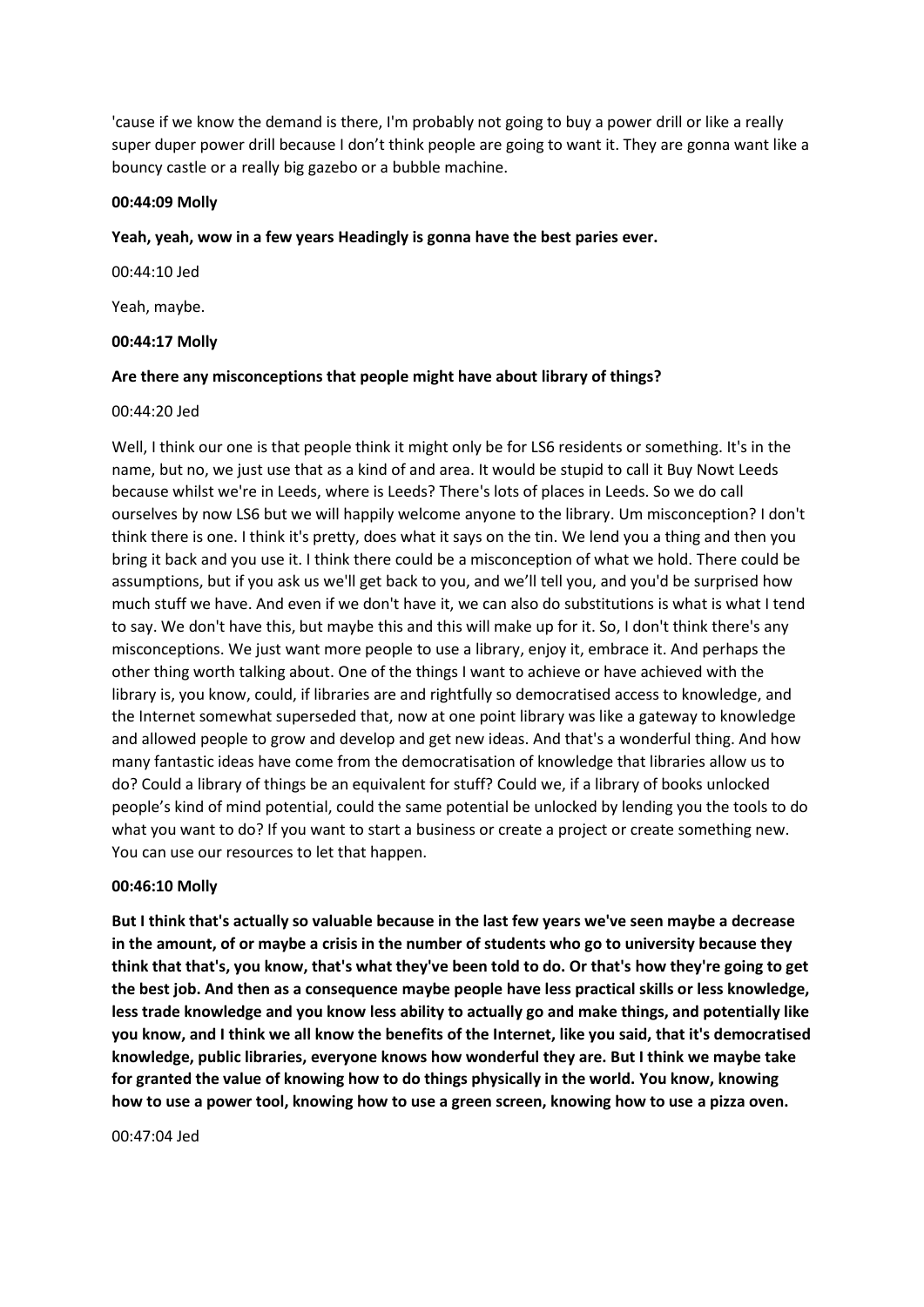Yeah, I think that the how is now the easier bit. 'cause you can learn how on wiki, you can learn how and just Google, you know 'power drill tutorial'. What the hard bit now is simply the material acquisition of these things. Yeah, that's the hard bit, or that's certainly harder than just watching a tutorial on YouTube. Like I said, the Internet has democratised knowledge, but what we haven't democratised is simply the physical access to these items because we're stuck in a kind of 20th century consumption model, which is that you either buy it or you don't. Tough if you can't afford it. And what we do is we give you a third way. This is broadly what I like to call the 3rd way. You know. I'm not gonna say it's a revolution, but you know it's a new model of consumption. You're still getting what you want. You're still using the thing, but you're not have to pay for all of it.

I'd love, you know if libraries have allowed people to think, oh, I don't need to buy that book, I'll see if I can borrow it instead, you know libraries change people mindset about books. I'd like to think the people's first thought when they think of a book, well maybe it would work better 20 or 30 years ago, their first idea with the book was 'I shan't buy it I shall borrow it instead. I'd love if libraries could at least intercept people's idea processes and they think 'I don't need to buy it, maybe I can borrow it instead'. I'd love if we could change people's mindset to think about that for certain items. It won't fit for all of them, but for certain items what I'd really love to achieve is that people in Leeds, their first thought when they think ' oh I need to do something' is where can I borrow it instead? That's what I'd love to be able to do with the library.

#### **00:48:41 Molly**

# **Well, you're so right because it's such a simple concept. But actually, when I heard about it, I was like of course that makes so much sense. Why didn't I think of that? You know what I mean?**

#### 00:48:49 Jed

Because we're stuck in a 20<sup>th</sup> century, and I say 20th century kind of.... We're stuck in an old school 'we think we need to use things we have to buy them' that that we've been told. I'm not criticising capitalism but a tenant of capitalism or consumerism is, you're told to buy things. Then you buy them, then you use them. End of story. Consumption. But you know it's not in consumers best interests for us to borrow instead of buying 'cause we spend less money. It is not in consumer, you know, seller's interest if we don't define ourselves by what we own. That if we start defining ourselves by what we do and how we associate ourselves and what we create, then that would you know be deleterious for someone's bottom line. So why? I'm unsurprised by the narratives.

#### **00:49:36 Molly**

**But ultimately everyone buying everything; one set of everything, one set of crockery, each once ever per person isn't sustainable. And actually it can't…. it's in no one's best interest because it can't go on forever you know, we don't have the resources.** 

#### 00:49:49 Jed

And even if we are talking about the economy, like I said at the beginning, you know, just 'cause people don't buy one thing that just means they've got now more time or resources to do something else, or it means they can now afford to buy organic food instead of normal because they save the money here or they can afford to insulate their home. Now they save money here or they can afford to get the like low carbon energy package tariff rather than the expensive one. So, money saved here could be money spent on a really beautiful thing elsewhere.

#### **00:50:18 Molly**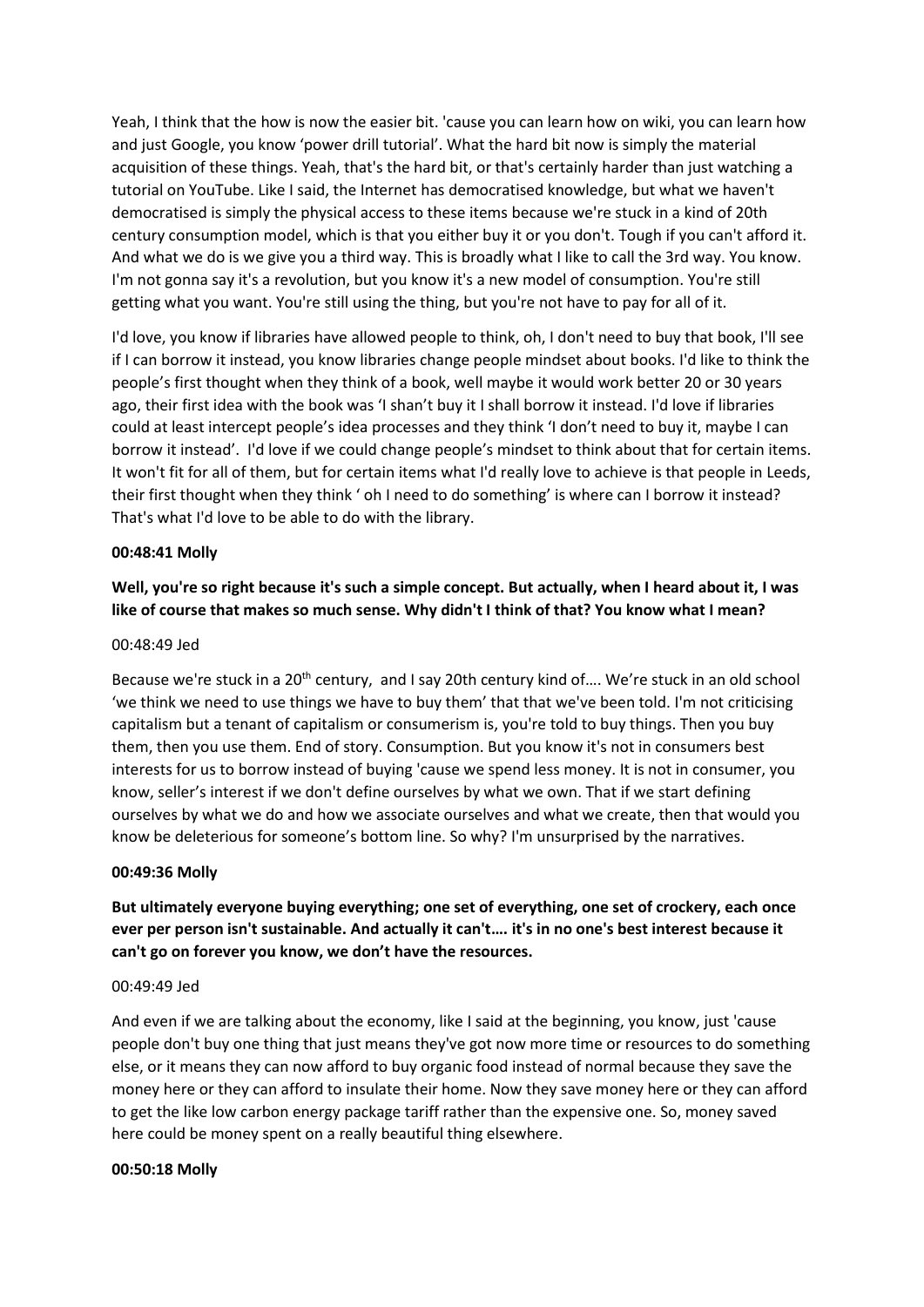**Yeah, and I also think once you once you kind of begin that process of thinking about treating things as valuable and not to be discarded that will kind of leak into other areas of your life. I think so. We're running out of time, I guess, but I probably could talk about this for ages. What's next for Buy Nowt LS6? Do you have any upcoming projects and how are you planning to grow and develop over the coming months and years?**

# 00:50:47 Jed

More and better. Basically, I mean we don't have …. the thing about the library is we don't have projects, I wouldn't say we have, we don't have events. We don't have projects. We sit underneath other people doing other things. We are like a foundation or a bedrock upon which community events happen because of us. So, we just sit underneath, doing our thing and hopefully more and better and more items. We don't really … well, no we had a celebration in November of 2020 when we open on Black Friday or the Buy Nothing Day and will probably happen again. And you know, we maybe have some ideas about like offering classes on like how to maintain the items you do have or how best to use the items you do have or how best to use our items in terms of cooking, or how to use power tools that we hold so. You know we want people to use our stuff more and make it easier to use us. Maybe we'll offer delivery service 'cause some people don't have cars and they want a big heavy thing and they shouldn't be denied that because they don't have a car. We should in some way get it to them. Now that could be any cargo bike. It could be an eVan or whatever, but that's something I'd like to think about doing. You'd be able to do delivery to make it easier for people to borrow and still save money. And then in in the works we're looking at, I'm looking at opening one in South Leeds too. It's cruel to have just the one in the city when there's multiple communities that could benefit.

#### **00:52:21 Molly**

# **Yeah yeah yeah yeah and you say that you know it's open to everyone in Leeds, but actually ideally you would have all in every post code I guess, wouldn't you?**

00:52:33 Jed

Yeah, yeah, I don't personally think there'd be one in every post code. I think that that's still that's a bit too, I mean maybe one day, but right now I think, no it wouldn't be every post code. It would be every quadrant I think.

# **00:52:45 Molly**

**OK.**

00:52:46 Jed

I don't know how many people it takes to run it, but this is what's, the last thing that's scary about libraries is….

#### **00:52:51 Molly**

# **But you think about library libraries. You have a library in pretty much every post code.**

00:52:56 Jed

Yeah so, but that gets a lot of funding from the Council, whereas we have to kind of pare and win, so you need the volumes simply.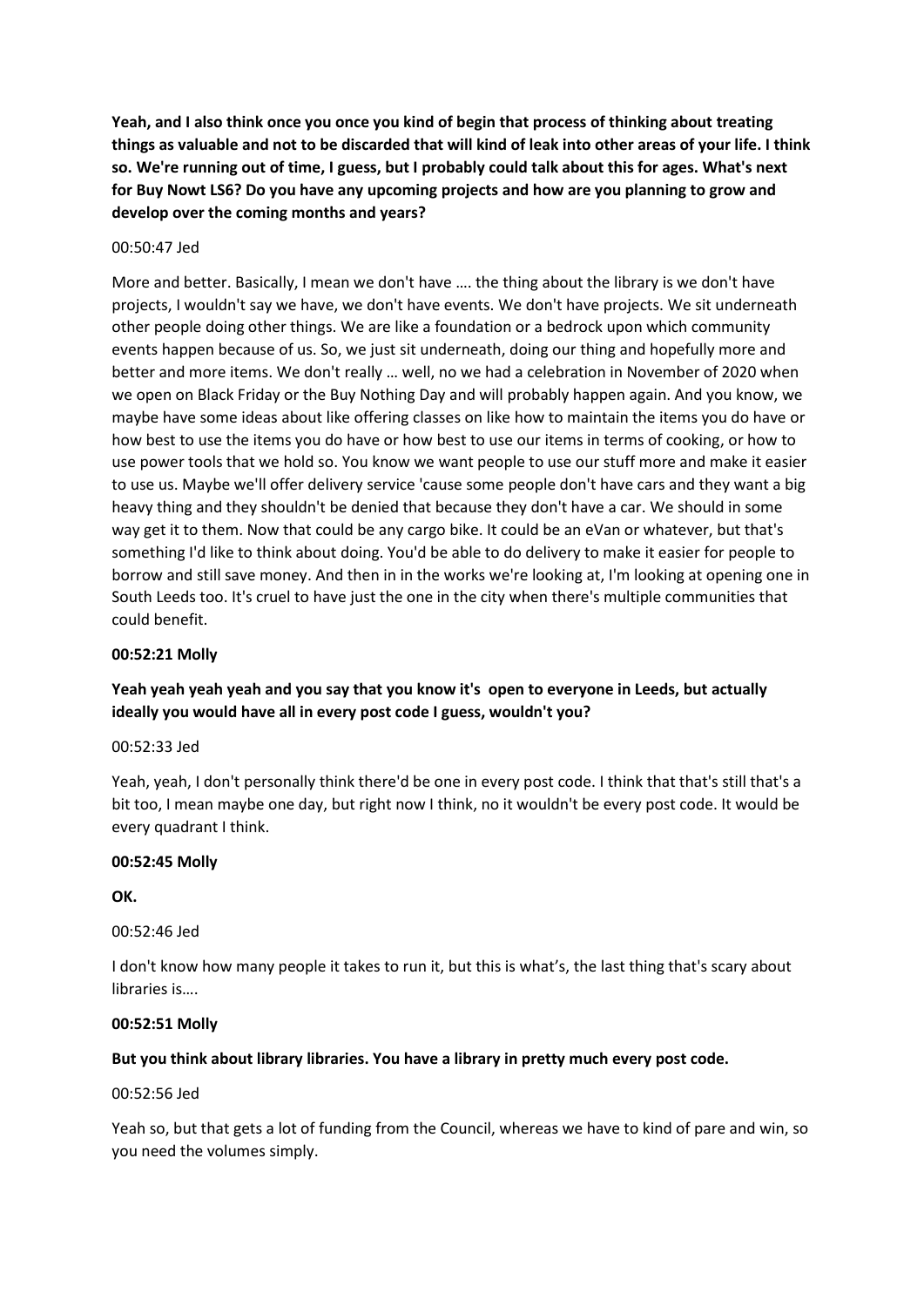#### **00:53:05 Molly**

# **You're not planning to be on top of a huge empire of libraries of things in Leeds.**

#### 00:53:11 Jed

No comment. But the one thing that scares me about libraries, is like the thing that makes me nervous is, not about us particularly, but I don't think they could work. Our model of library like a quite a really big, quite robust one, couldn't work everywhere because I just don't think you'd get the demand. Because you know a small village could have a few things to loan out, but we wouldn't have a 50 square metre room. And if you have a small library, where do you fit that in? Now what would be great, I think, is if like community hubs in smaller areas or public libraries incorporated library things components into them because there can't be a dedicated library. You could certainly have you know the top 20 items. That would take up very little space that could fit into, you know, it could fit into a normal shop. Frankly, you could have your corner shop that also does the lending of these as well. That's the only thing that makes me nervous about small ones, small places, is the libraries there have done substantially lower volume of borrows than we have, which simply impinges on their ability to pay their own way.

#### **00:54:16 Molly**

# **Well, I suppose it's kind of going back to this idea that they fit so perfectly into a lifestyle where you're moving frequently and you're travelling for work and you know.**

# 00:54:26 Jed

And it does fit, yeah, I think it's about new. It's not for pre-existing organisations or pre existing homes, it's for transitions and new and growth and things like that. That's where it really benefits, so a place that's sort of like on a demographic decline or democratic stagnation. Then that place wouldn't really have it. 'cause those people really already own it. It does really help a young place or you know, it's a city where there's a lot of turnover and churn over.

# **00:54:49 Molly**

# **Yeah, absolutely. Finally, my final question is how can people find out more about you? How can they become members and how can they get involved in the work that you do?**

# 00:55:03 Jed

Well, our website is ww.bynowtls6.com. We're highly active on Instagram, Twitter and Facebook. And what's cool if you want to get involved is membership is pay as you feel so you can make a monthly donation if you want to support us that way. But you're more than welcome to make a £0 per month donation, then donate as and when you use the library and if you want to get even more involved, you can obviously you know, give us some stuff if you have any stuff that's lying around that you think would be useful, or you can volunteer with us 'cause we're always looking for people to sort of help out and get involved, and we've got a number of roles that people can sort of do to volunteer both sort of in person and online. And I guess just use it. You know we have this wonderful stuff. It's really, really expensive, wonderful stuff that's you know, have an experiment. Try before you buy it, you know, do something you couldn't do before using us, so we've got maybe the best or the really exciting ones for me are the like I said, this cricket machine which cuts 300 materials. So if you've got an art and craft project or want to becomes some crafty entrepreneur borrow that, we have a 3D printer, dehydrator, pizza oven, the karaoke machine. All the power tools you could ever really need or the gardening equipment. We've got several families worth of camping stuff that you